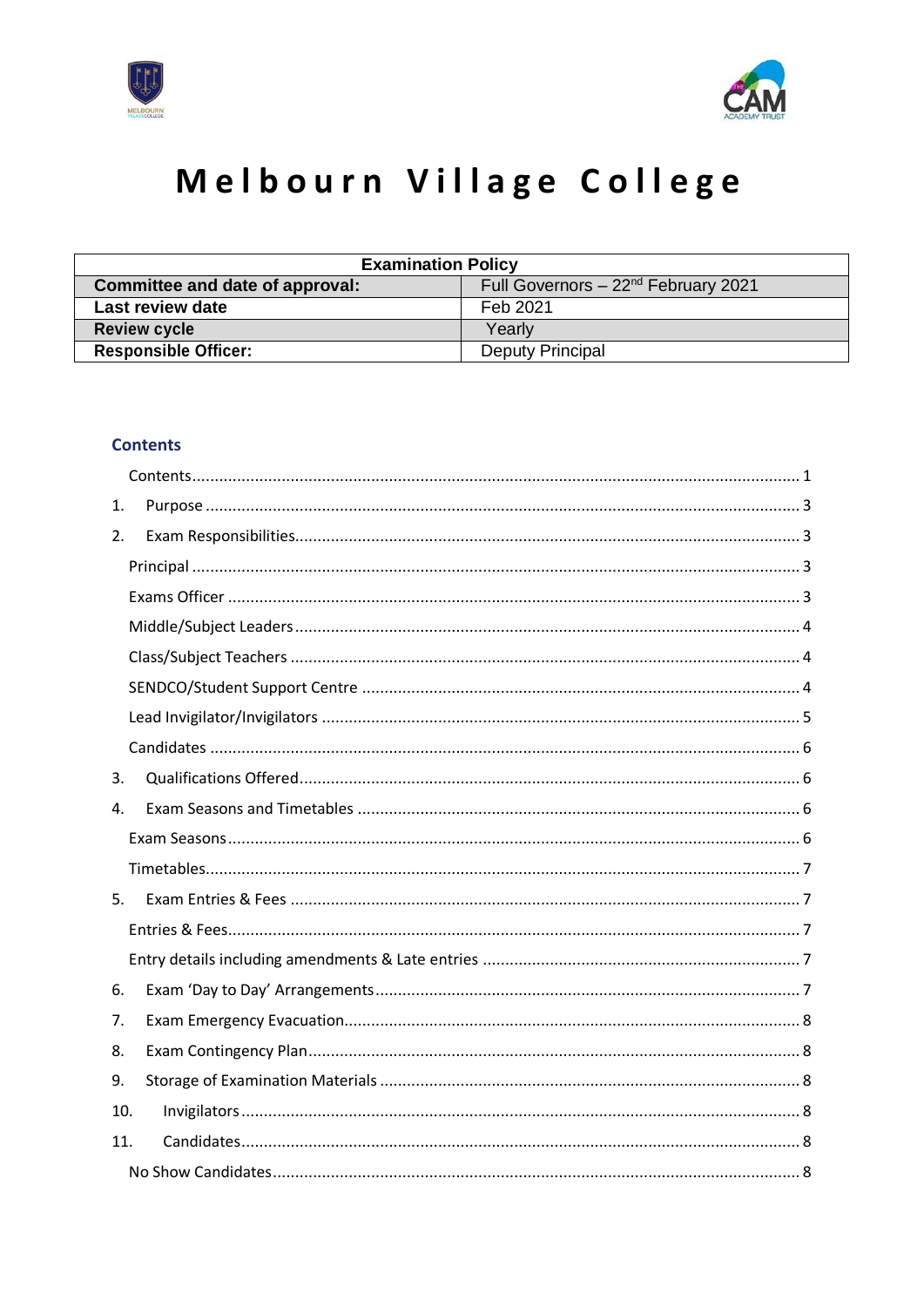



| 12. |  |
|-----|--|
|     |  |
| 13. |  |
|     |  |
| 14. |  |
|     |  |
|     |  |
|     |  |
|     |  |
|     |  |
|     |  |
|     |  |
|     |  |
|     |  |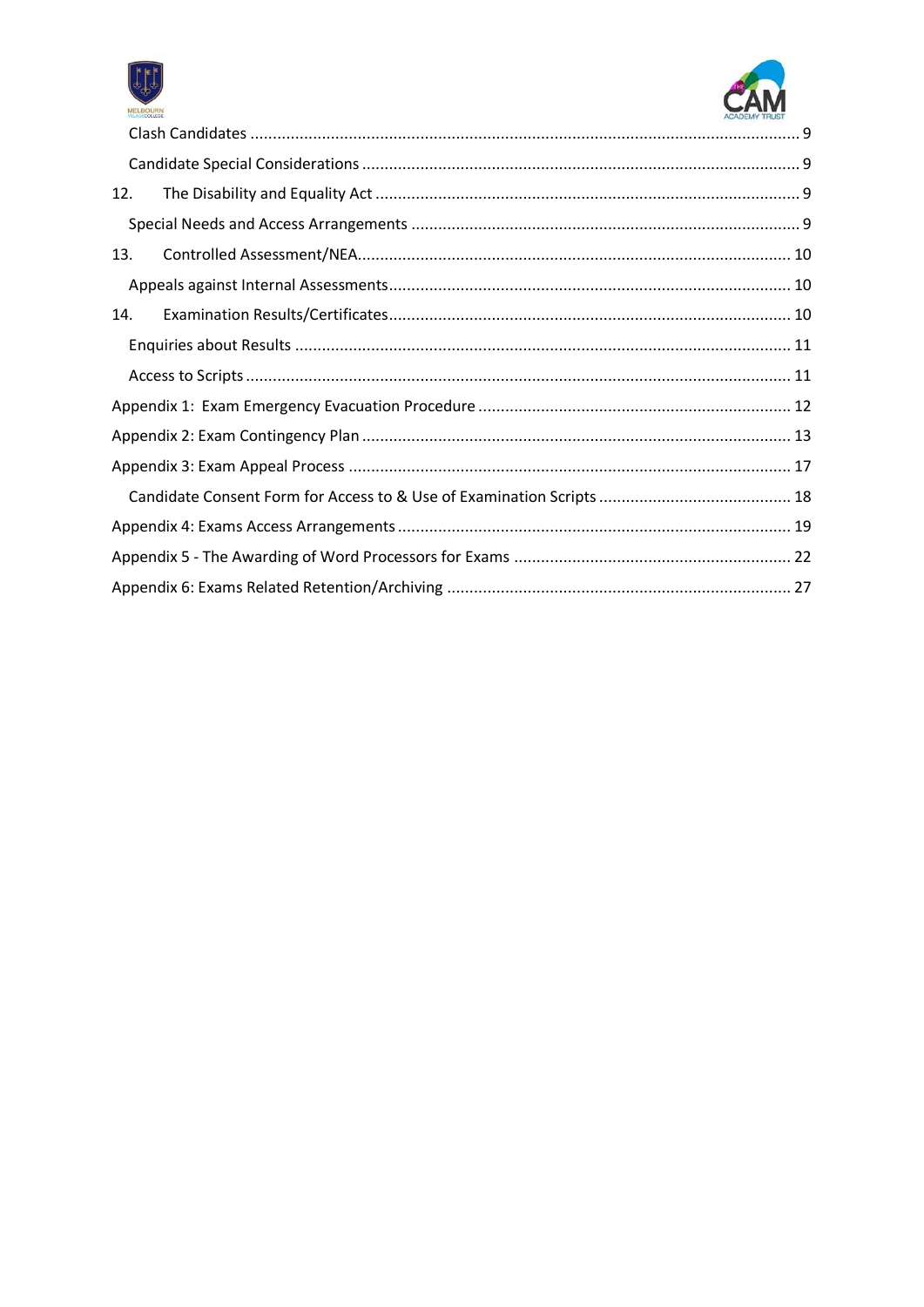



<span id="page-2-0"></span>The purpose of this exam policy is:

- to ensure the planning and management of exams is conducted efficiently and in the best interest of candidates.
- to ensure the operation of an efficient exam system with clear guidelines for all relevant staff.

It is the responsibility of everyone involved in the Centre's exam processes to read, understand and implement this policy.

MVC is committed to actively promoting equality of opportunity in everything that it does and to ensuring that differences between all our learners and staff are valued and respected.

This policy should be read in conjunction with specific Awarding Body requirements and guidelines, and JCQ guidelines.

# <span id="page-2-1"></span>**2. Exam Responsibilities**

# <span id="page-2-2"></span>**Principal**

- Overall responsibility for the College as an Exam Centre.
- Delegated responsibilities to Examinations Officers to:
	- o Advise on appeals and re-marks.
	- o Report all suspicions or actual incidents of malpractice. Refer to the JCQ document suspected malpractice in examinations and assessments.

# <span id="page-2-3"></span>**Exams Officer**

- Advise the Senior Leadership Team, Middle Leaders, Subject Teachers and other relevant support staff on annual exam timetables and application procedures as set by the various Awarding Organisations.
- Contribute to the production and distribution to staff and candidates of an annual calendar for all exams in which candidates will be involved and communicate regularly with staff concerning imminent deadlines and events. This includes internal examinations and initial Yr7 assessments such as CATs.
- Ensure that candidates are informed of and understand those aspects of the exam timetable that will affect them.
- Consult with Teaching Staff to ensure that necessary coursework is completed on time and in accordance with JCQ guidelines.
- Provide and confirm detailed data on estimated entries.
- Receive, check and store securely all exam papers and completed scripts.
- Administer access arrangements and make applications for special consideration using the JCQ Access arrangements and special considerations regulations and Guidance relating to candidates who are eligible for adjustments in examinations and to ensure the correct provision of all equipment necessary for pupils who require reasonable adjustments.
- Identify and manage exam timetable clashes.
- Account for income and expenditures relating to all exam costs/charges.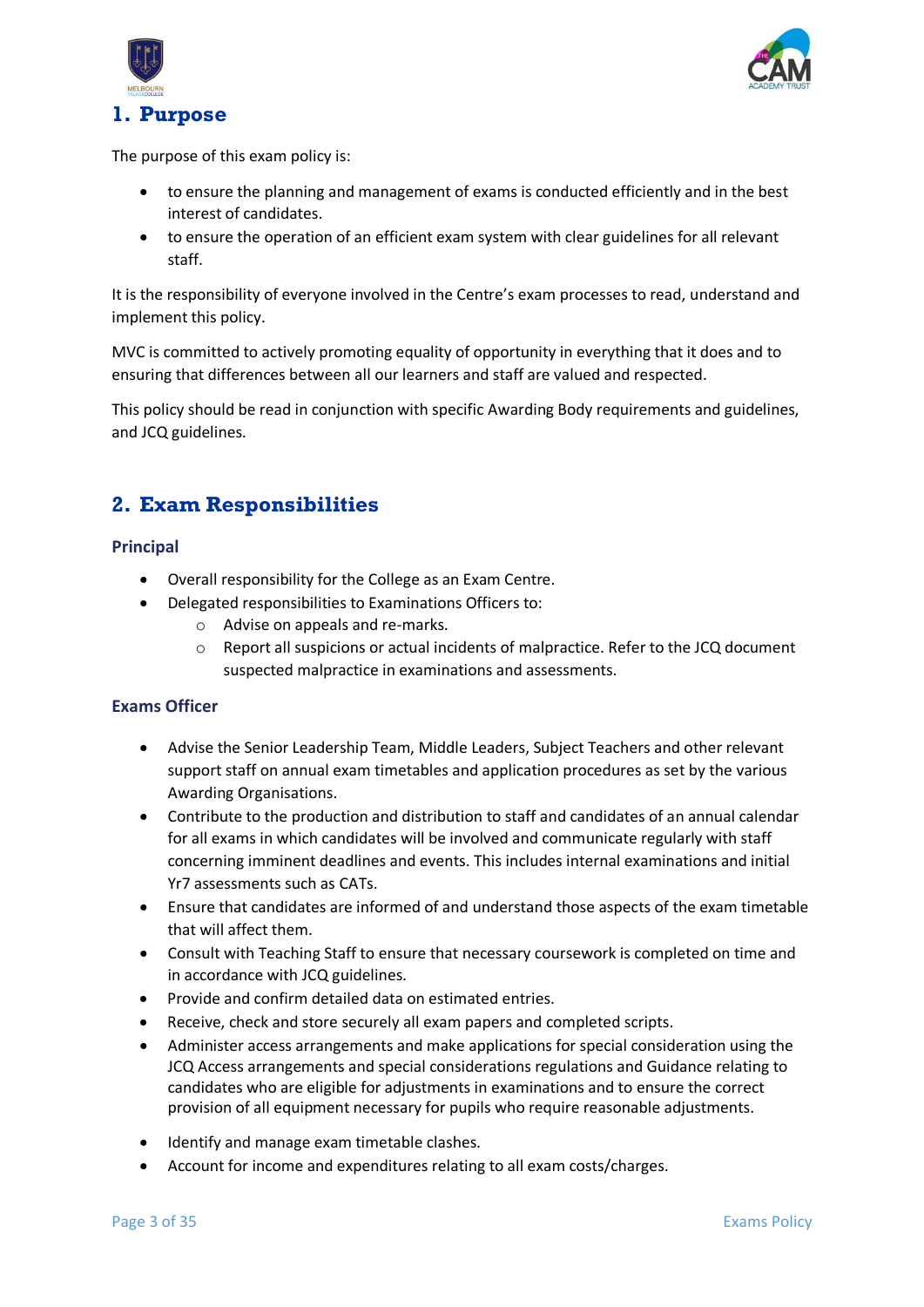



- Line manage the invigilation team; their recruitment and training. Monitor the whole invigilation team responsible for the conduct of exams and to ensure that their DBS is continuous by tracking and verifying their attendance on site at the regularity required.
- Submit candidates' coursework marks, track despatch and store returned coursework and any other material required by the appropriate awarding organisations correctly and on schedule.
- Arrange for dissemination of exam results and certificates to candidates and forward appeals/re-mark requests.
- Maintain systems and processes to support the timely entry of candidates for their exams together with the recording of any achievement. This includes:
	- o having all candidate registers and seating plans pre-prepared
	- o registering candidates outside the exam hall 10 min+ before the start time
	- o guiding candidates to their seats
	- $\circ$  ensuring that pupils' belongings are housed separately and securely for the duration of the exam
	- $\circ$  ensuring compliance with regards to mobile phones, smart watches and any other prohibited material.
	- o reporting immediately the names of absentee candidates to the Attendance Officer/SLT to enable chasing up.
- Implement this policy in accordance with all other College policies, procedures and regulations on Health & Safety, Equal Opportunities, Quality Assurance, financial matters and Data Protection Act.
- To inform the SENDCO of candidates' exam board and exam series (e.g. whether the candidate is doing GCSE, BTEC, Cambridge National and whether they are taking them in Nov, Jan or June). That will enable the Student Support Centre to process applications and correctly apply for the correct AA through the JCQ online system.

# <span id="page-3-0"></span>**Middle/Subject Leaders**

- Ensure that course/unit/module and exam information is correctly provided to the Exams Officer.
- Keep up to date with and comply with Awarding Organisation and specification requirements.
- Provide direction to candidates on post-results procedures.
- Accurately complete all exams documentation/NEA marksheets/declaration sheets and adhere to deadlines.
- Inform the Exams Officer of changes to course/entry/levels in a timely fashion so as to avoid payment of additional fees.

# <span id="page-3-1"></span>**Class/Subject Teachers**

- Provide details of additions or removals from candidate lists.
- Return completed Exams documentation to the Exams Office (in the requested format) in order to meet the internal deadlines to avoid Awarding Organisation penalty fees.
- Deciding which exam board syllabus / specification they offer and for keeping their line manager, the SLT and the Exams Officer updated.

# <span id="page-3-2"></span>**SENDCO/Student Support Centre**

• Oversee identification and testing of candidates' requirements for access arrangements.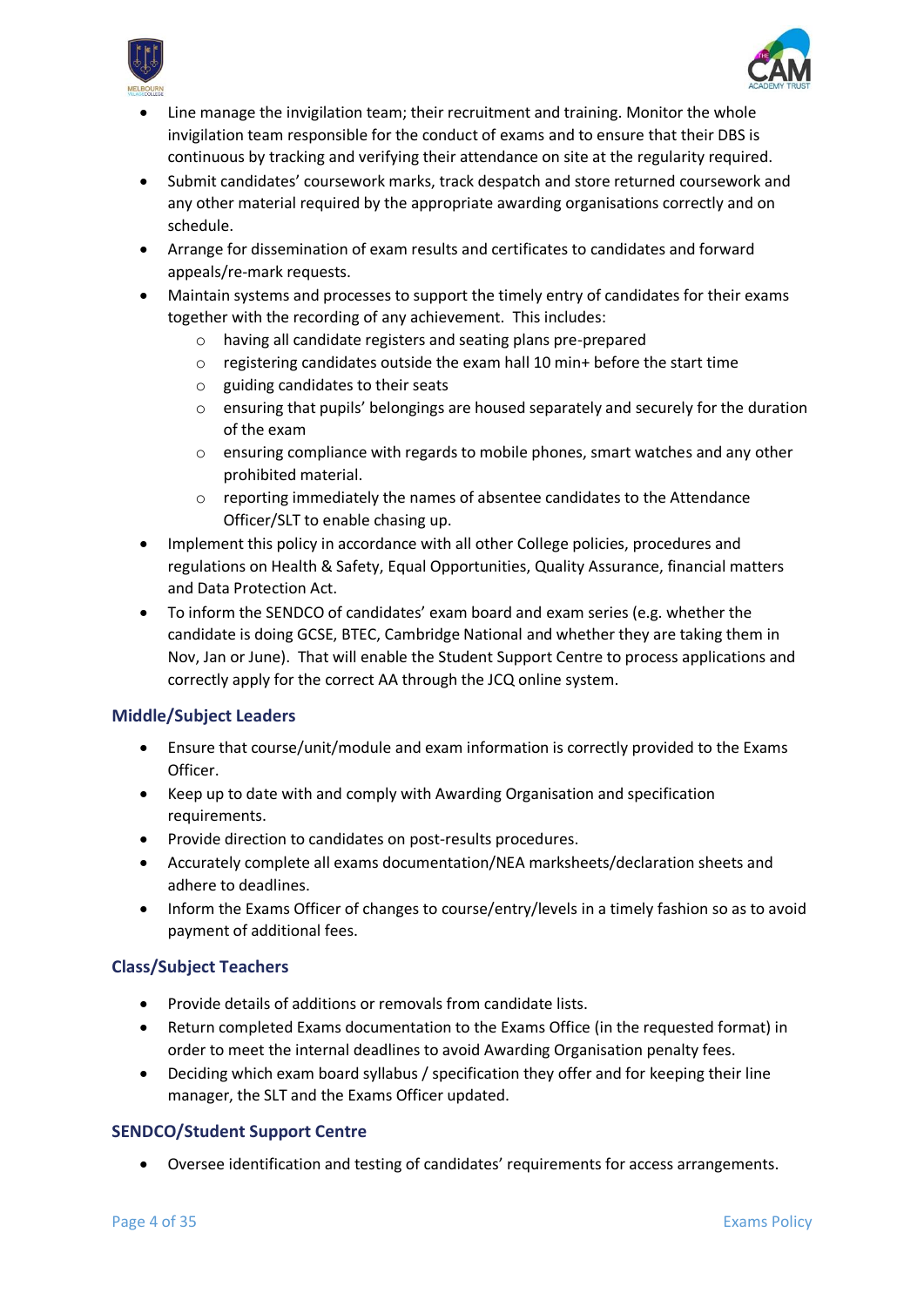



- Liaise with Exams Office to organise exam access arrangements and provision of appropriate equipment for individuals.
- Provide additional support with spelling, reading, mathematics, dyslexia or essential skills, hearing impairment, English for speakers of other languages, IT equipment — to assist candidates in achieving their course aims.
- To recommend the frequency and/or duration or rest breaks for candidates where this is an agreed adjustment – see statement below from JCQ Access Arrangements and Reasonable Adjustments:

These regulations reflect a whole centre approach to access arrangements. It is therefore the responsibility of the head of centre, members of the senior leadership team, the SENDCO/assessor(s)† and where relevant the SEN Governor to familiarise themselves with the entire contents of this document. The SENDCO, fully supported by teaching staff and members of the senior leadership team, must lead on the access arrangements process within his/her centre. Teaching staff and members of the senior leadership team must support the SENDCO in determining and implementing appropriate access arrangements. The SENDCO must work with teaching staff, support staff (such as Learning Support Assistants and Teaching Assistants) and exams office personnel to ensure that approved access arrangements are put in place for internal school tests, mock examinations and examinations. Where appropriate, the SENDCO will also need to work with specialist advisory teachers and medical professionals. Ideally, the SENDCO will also be the in-house designated assessor and will thus assess candidates, process applications on-line and hold the evidence for inspection purposes for GCSE and/or GCE qualifications. The SENDCO must work with teaching staff to identify the most appropriate published format of modified papers (see Chapter 6) which will enable the candidate(s) to access their examinations. These regulations must be used when processing applications using Access arrangements online. Failure to comply with the regulations contained in this document have the potential to constitute malpractice which may impact on the candidate's result(s). Failure to comply is defined as putting in place access arrangements that are not approved or permitting access arrangements within the centre which are not supported by appropriate evidence. Whilst this document addresses the duty upon awarding bodies to make reasonable adjustments and avoid unfavourable treatment towards disabled candidates, it cannot cover every scenario. Each case will turn on its own facts as to what is reasonable.

# <span id="page-4-0"></span>**Lead Invigilator/Invigilators**

- Check the examination room prior to the arrival of candidates to ensure that:
	- o Heating, lighting, ventilation and levels of extraneous noise are acceptable.
	- o No display materials that might be helpful to candidates are visible.
	- o A reliable clock of readable size is visible to each candidate.
	- o Ensure notices are displayed in accordance with JCQ regulations.
	- $\circ$  The seating arrangements prevent candidates, intentionally or otherwise, from overseeing the work of others.
- Be fully aware of the regulations according to "The Instructions for Conducting Examinations".
- Ensure that a signed record is kept of the seating and invigilation arrangements for any examination session that they participate in.
- Take all reasonable steps to ensure that: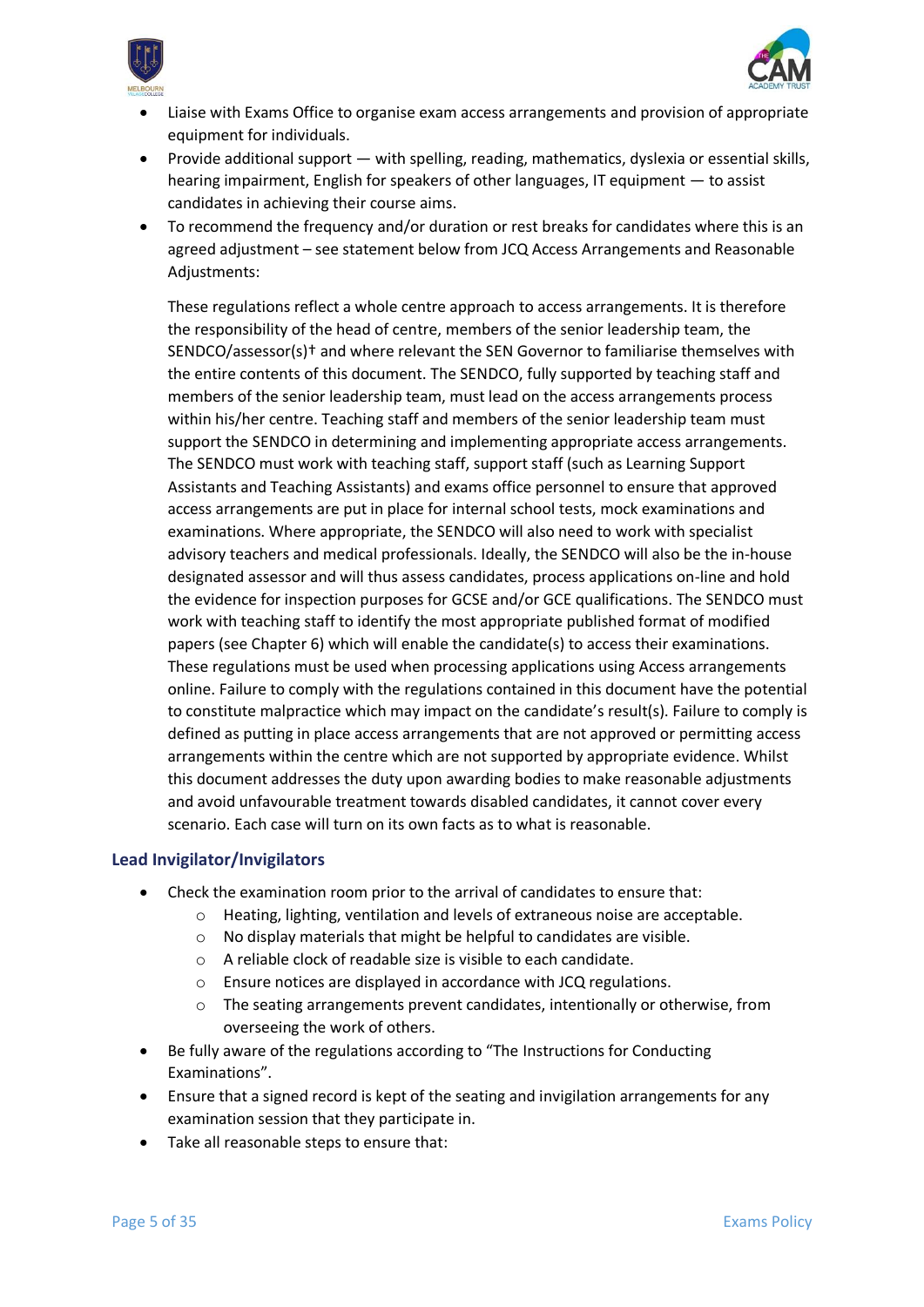



- $\circ$  The official examination stationery is issued to candidates and that no other stationery, including paper for rough work, is provided.
- o Candidates take into the examination room only those articles, instruments or materials which are expressly permitted.
- $\circ$  Candidates have all the necessary material provided by the Awarding Organisation to enable them to complete the examination.
- Open the packet of examination papers and issue the papers to candidates.
- Give clear instructions to candidates about the conduct of the examination to ensure that they fully understand what they are required to do.
- Supervise the candidates throughout the whole time the examination is in progress and give complete attention at all times to this duty.
- Complete the official Exam Attendance Register during the examination and inform the Exams Office of any absentees.
- Know the actions to be taken in the event of an emergency such as an emergency evacuation.
- At the end of the examination, to collate all scripts in candidate number order and ensure that they are handed to either the Senior Invigilator or the Exams Officer.
- Collect all unused stationery in the examination room and return it to the Exams Office.
- Ensure that the room is left in a tidy condition.
- Work to promote and apply the College's safeguarding policy and procedures.

# <span id="page-5-0"></span>**Candidates**

- Check personal exam entries on receipt of timetable by email and inform the Exams Officer of any discrepancies.
- Understand NEA regulations and sign the relevant declaration that authenticates the coursework as their own.
- Take responsibility for compliance with Awarding Organisation and JCQ regulations with respect to NEA, controlled assessment, written examinations, and online tests.
- Attend all timetabled assessments.

# <span id="page-5-1"></span>**3. Qualifications Offered**

The qualifications offered by the college are decided by the College Senior Leadership Team. These will be based upon the college's current options offer which varies annually. Subject teachers are responsible for deciding which exam board syllabus / specification they offer and for keeping their line manager, the SLT and the Exams Officer updated.

# <span id="page-5-2"></span>4. **Exam Seasons and Timetables**

# <span id="page-5-3"></span>**Exam Seasons**

Subject Leaders have responsibility for giving the Exams Officer the appropriate notice period for scheduling of internal exams that require invigilation, including end of year exams and mock exams. External exams are scheduled throughout the academic year as required. Subject Leaders must liaise with the Exams Officer to oversee and plan the scheduling of exams for their area. This includes decisions on exams series. All internal exams/assessments which require invigilation and / or use of the sportshall are held under external exam conditions.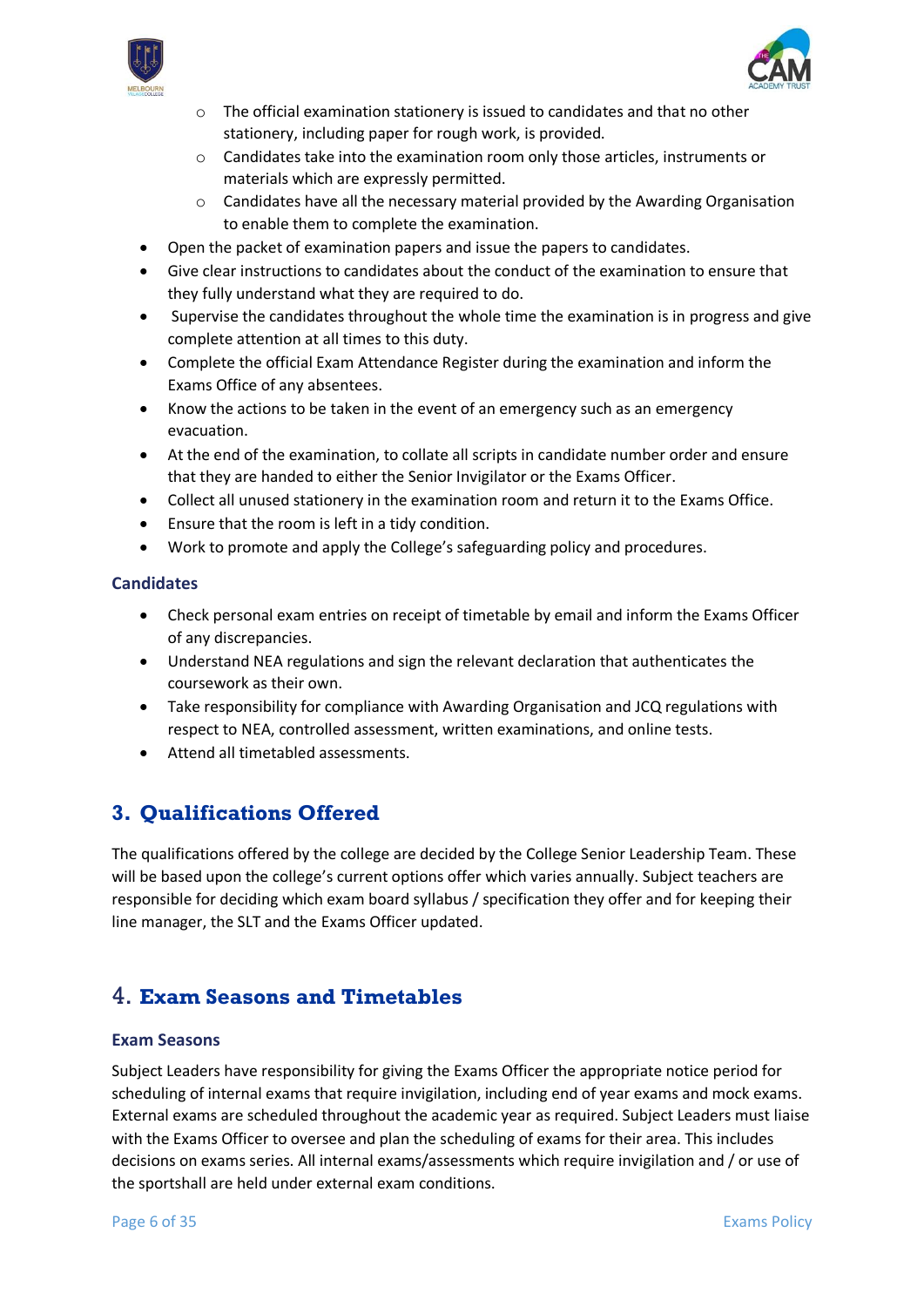



<span id="page-6-0"></span>The Exams Officer will ensure that teachers and other staff have copies of timetables for all external exams. The Exams Officer will add room details and allocate invigilators.

# <span id="page-6-1"></span>**5. Exam Entries & Fees**

# <span id="page-6-2"></span>**Entries & Fees**

The Exams Officer is responsible for making the correct entries for exams. In doing this he will liaise with the class teachers and relevant subject leaders who are responsible for providing the requested information regarding entries including, where relevant, tier of entry. The subject teacher needs to ensure that they are familiar with the requirements of their subject and the Exams Officer has an essential role in checking all requirements are appropriately fulfilled. A candidate has the right to request a subject entry, change of level or withdrawal but this must be done through the relevant class teacher and, in the case of withdrawal, with the Senior Leadership Team.

Normal exam fees are paid for by the college. Reimbursement of fees will be sought from candidates who do not attend exams without supporting evidence.

The Centre also acts as an Exam Centre for the Trust Adult Education programme and may accept private candidates upon request. In both cases it is expected that the other organisation will cover all relevant costs.

# <span id="page-6-3"></span>**Entry details including amendments & Late entries**

Students will be provided with candidate statements of entry. Any errors or omissions should be brought to the attention of the Exams Officer as quickly as possible.

Any withdrawals, amendments and changes of tier must be brought to the attention of the Exams Officer as soon as possible. Teachers should be mindful of the dates set by the Awarding Organisations; the Exams Officer will ensure teachers are aware of these dates.

# <span id="page-6-4"></span>**6. Exam 'Day to Day' Arrangements**

- The Exams Officer will book all exam rooms after liaison with other users and re-room any affected classes, in liaison with the teaching staff affected.
- The Site Team are responsible for setting up the allocated rooms.
- The room lead invigilator will start all exams in accordance with JCQ guidelines.
- The Exams Officer is responsible for ensuring the appropriate papers are supplied to each room. This includes having the correct coloured paper version available for some candidates.
- Subject staff may be present prior to the start of the exam to assist with identification of candidates but must not advise on which questions are to be attempted and must not enter the venue.
- In practical exams the class teacher may be on hand in case of any technical difficulties.
- Exam papers must not be read by subject teachers or removed from the exam room before the end of a session.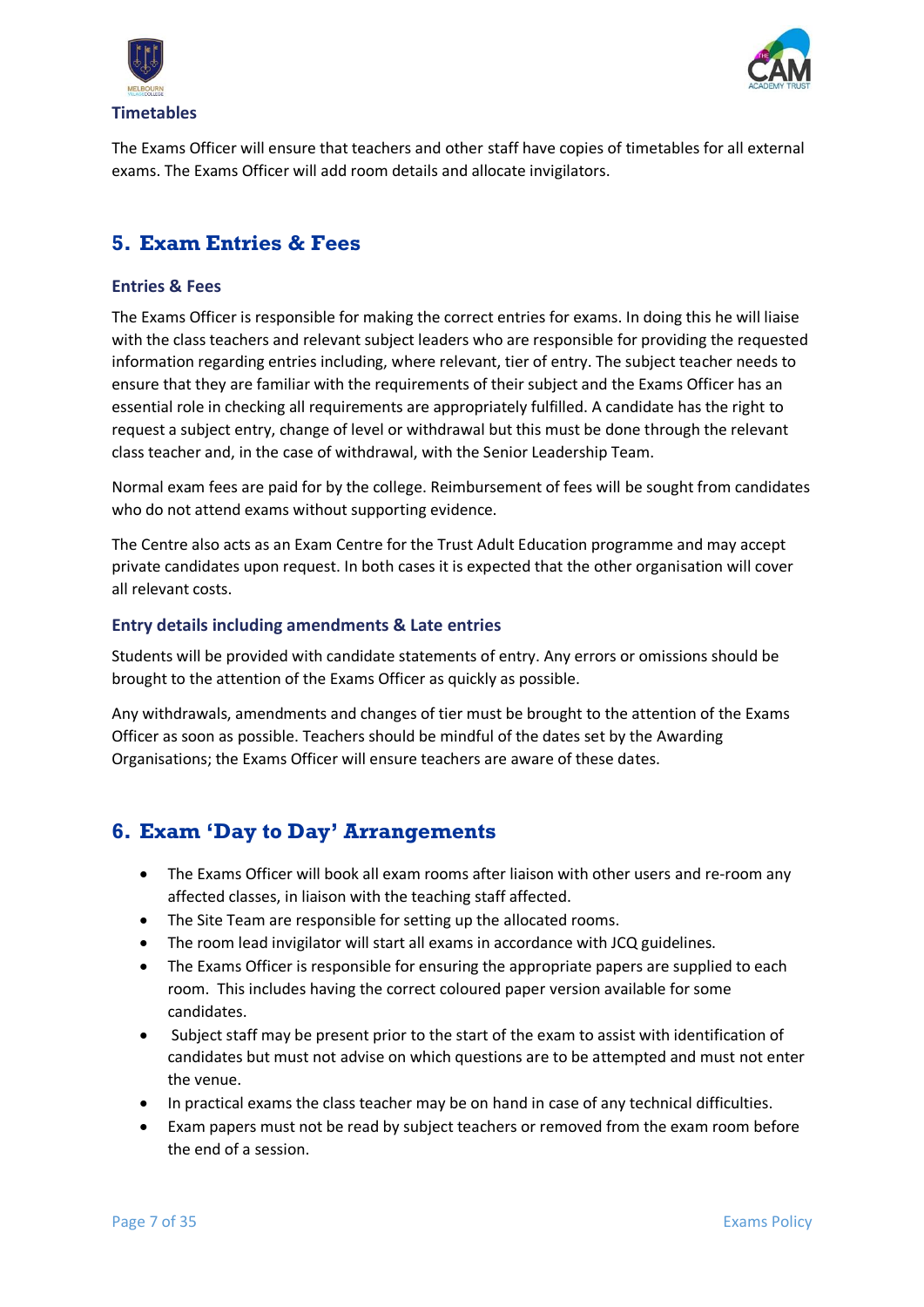



- Copies of the Exam Papers will be distributed to the relevant subject leader the day following the exam by the Exams Officer.
- Completed student scripts will be taken back to the Examinations Office for collation and sending to the exam board.

# <span id="page-7-0"></span>**7. Exam Emergency Evacuation**

If there is an alarm during an exam which requires evacuation; fire alarm, lockdown etc, invigilators should follow the procedure outlined in Appendix 1.

# <span id="page-7-1"></span>**8. Exam Contingency Plan**

The Exam contingency Plan is outlined in Appendix 2.

# <span id="page-7-2"></span>**9. Storage of Examination Materials**

The storage and distribution of Examination materials is the responsibility of the Exams Officer. JCQ regulations will be followed at all times.

# <span id="page-7-3"></span>**10. Invigilators**

- External Invigilators will be used for all exams apart from some internally assessed components / controlled assessment.
- The recruitment and management of Invigilators is the responsibility of the Exams Officer.
- Invigilators are timetabled and briefed by the Exams Officer.

# <span id="page-7-4"></span>**11. Candidates**

- Candidates are responsible for attending exams on time and with the correct equipment; this means being in the required place 15 mins before the published start time, to enable registering etc.
- Normal school rules on dress and behaviour apply
- Students must follow JCQ regulations when sitting exams.
- Candidates' personal belongings remain their own responsibility.
- Disruptive candidates will be dealt with in accordance with JCQ guidelines. A student whose disruption requires that they be placed in a different examination room may be charged for the cost of invigilation for that and, potentially, future exams.
- Candidates will not be allowed to leave the exam room until directed by the invigilating staff. This will always be after the published exam end time.

# <span id="page-7-5"></span>**No Show Candidates**

The Exams Office or college support staff will attempt to contact any candidate who is not present at the start of an exam and deal with them in accordance with JCQ guidelines.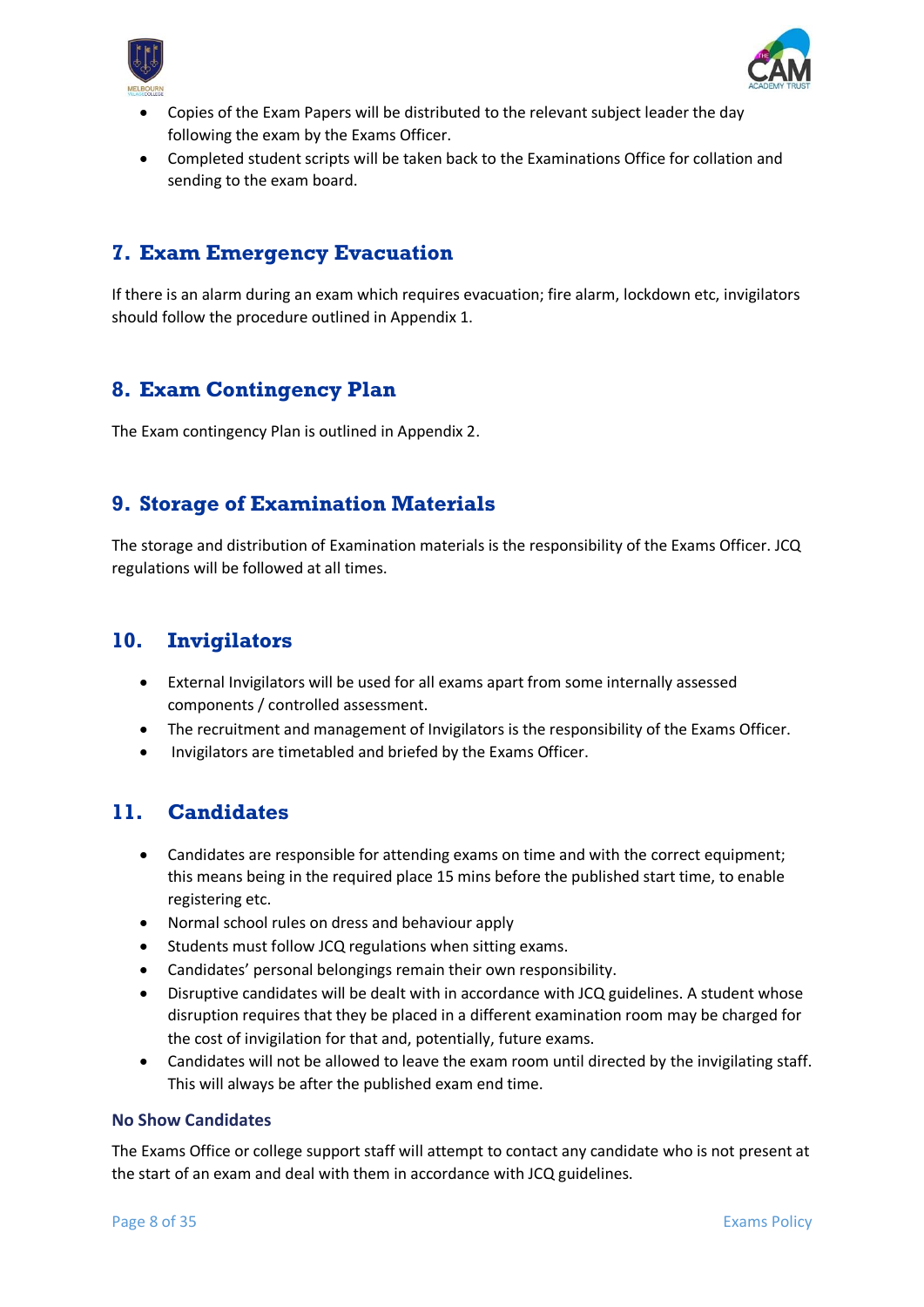



# <span id="page-8-0"></span>**Clash Candidates**

The supervision of candidates between exams is the responsibility of the Exams Officer / Invigilators. In cases of overnight supervision candidates need to complete the appropriate documentation in accordance with JCQ regulations.

# <span id="page-8-1"></span>**Candidate Special Considerations**

Should a candidate be too ill to sit an exam, suffer bereavement or other trauma or be taken ill during the exam itself, then it is the candidate's responsibility to alert the College, Exams Officer or the Exam Invigilator, to that effect.

The Exams Officer will advise if this might be a case for Special Consideration.

The candidate must support any special consideration claim with appropriate evidence within seven days of the exam, for example a letter from the candidate's doctor.

If the College supports the application the Exams Officer will then forward a completed special consideration form to the relevant Awarding Organisation within the JCQ's recommended deadlines.

# <span id="page-8-2"></span>**12. The Disability and Equality Act**

The Disability and Equality Act 2010 extends the application of the Disability Equality Duty in the DDA to general qualifications. All college staff must ensure that access arrangements and special consideration regulations and guidance are consistent with the law.

# <span id="page-8-3"></span>**Special Needs and Access Arrangements**

The Student Support Centre will arrange testing for access arrangements and will inform teachers of candidates with special educational needs and access arrangements, including additional time. The Exams Officer is responsible for checking that all access arrangements have been adhered to; this includes ensuring the correct additional equipment is available, coloured exam papers are provided etc. Access arrangements identified should be the pupil's normal way of working, and evidence from lessons will be required. Class teachers are then responsible for ensuring that students are given their appropriate access arrangements for assessments. In particular, teachers should be aware of entitlements to extra time and should familiarise themselves with the Read-Write software.

Applying for access arrangements via the JCQ is the responsibility of the Exams Officer, who will liaise with the Student Support Centre. The SSC Conduct the assessment and inform the Exams Officer who is then responsible for ensuring the needs are met. At MVC the SSC will conduct the assessments and also enter the details online to the JCQ, to avoid misunderstandings arising. The Exams Officer must familiarise themselves with the arrangements prior to all exams.

The Exams Officer will liaise with relevant staff to ensure that papers are prepared appropriately for students with Access Arrangements requiring modification.

Rest breaks for candidates will be as recommended by Student Support. The recommendation will include the frequency, and/or duration of each rest break. Rest breaks should be taken inside the exam room and be supervised by the invigilator; no other staff should enter the room. However, the candidate may choose to step away from the exam desk and exam paper during the rest time. There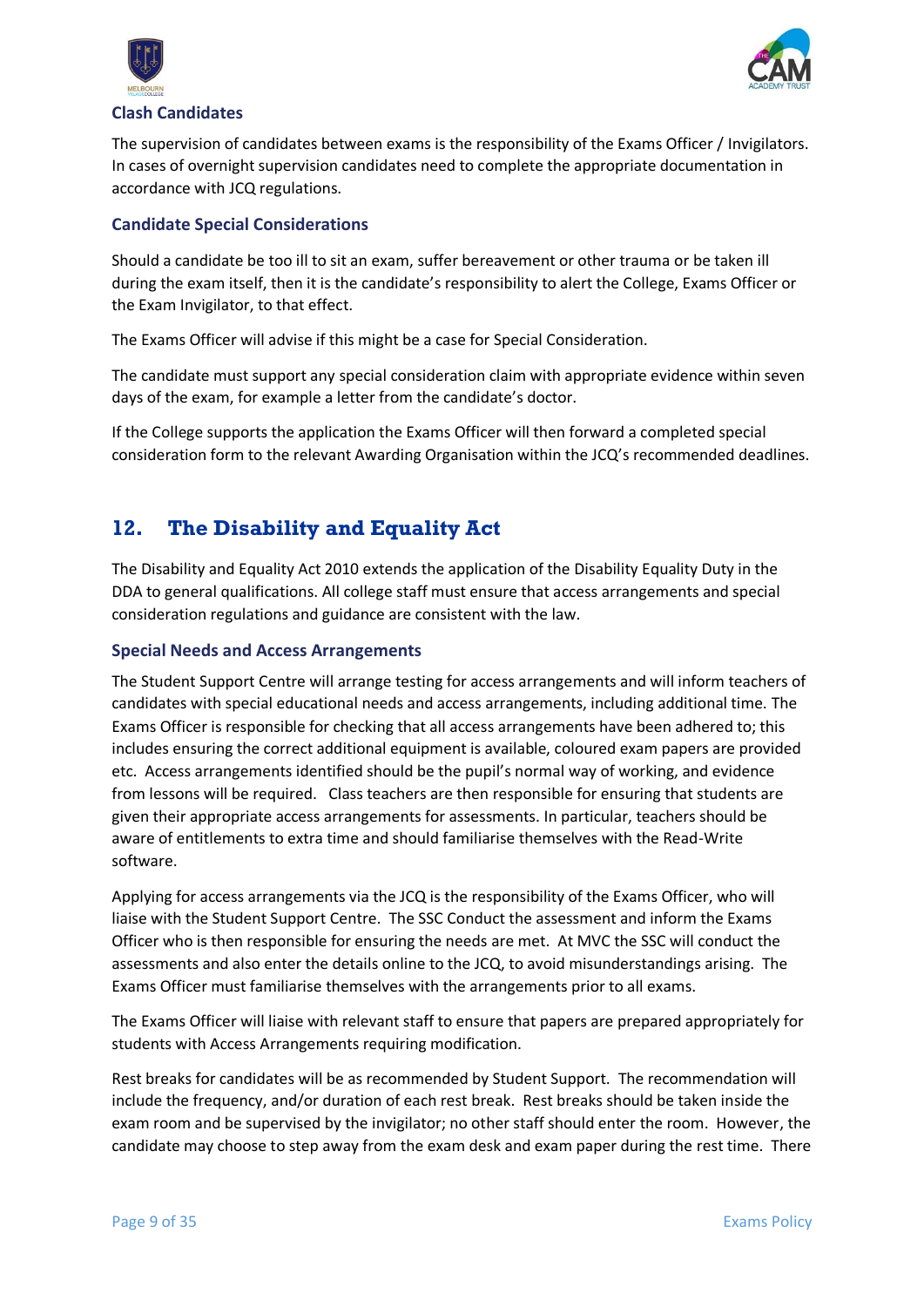



is no maximum allowed time for rest breaks but they will be agreed in advance to ensure appropriate invigilation can be put in place.

Please see Appendix 4 for further details on Access Arrangement & Reasonable Adjustments and Appendix 5 for The Awarding of Word Processors for Exams

# <span id="page-9-0"></span>**13. Controlled Assessment/NEA**

In accordance with the Code of Practice for the conduct of external qualifications produced by JCQ (Joint Council for Qualifications), Melbourn Village College is committed to ensuring that:

- Internal assessments are conducted by staff who have the appropriate knowledge, understanding and skills
- Assessment evidence provided by candidates is produced and authenticated according to the requirements of the relevant specifications for each subject
- The consistency of internal assessment is assured through internal standardisation as set out by the Awarding Bodies
- Staff responsible for internal standardisation and/or assessment attend any compulsory training sessions.

Subject Leaders are responsible for ensuring that all NEA / controlled assessment is carried out in line with the requirements of their exam board and the JCQ. The Exams Officer is able to assist in providing relevant information and support in this area, including ensuring that staff have copies of the relevant JCQ guidance. Subject Leaders are also responsible for ensuring that staff have received relevant training, for example in the case of a new course / specification.

Subject Leaders will ensure all coursework is marked/internally verified in line with Awarding Organisation requirements. Middle Leaders have the responsibility to ensure that appropriate quality assurance procedures are followed to include internal verification of assessed work and will ensure that all internal verification is completed by College internal deadlines. The Exams Officer will ensure that the work is despatched at the correct time and that a record of what has been sent, when and to whom is maintained.

All parties must ensure that confidential materials remain safely and appropriately stored in order to maintain their confidentiality.

Marks for all internally assessed work are provided to the Exams Officer by Subject Leaders. These should be received by the Exams Officer in order to meet internal deadlines.

# <span id="page-9-1"></span>**Appeals against Internal Assessments**

Appeals may be made to the school regarding internal assessments. Appeals can only be made in relation to the process leading to an assessment; there is no appeal against the assessment decision i.e. the mark or grade awarded. See appendix 3.

# <span id="page-9-2"></span>**14. Examination Results/Certificates**

All individual candidate statements of results/certificates will be made available for students to collect from the school on GCSE results day.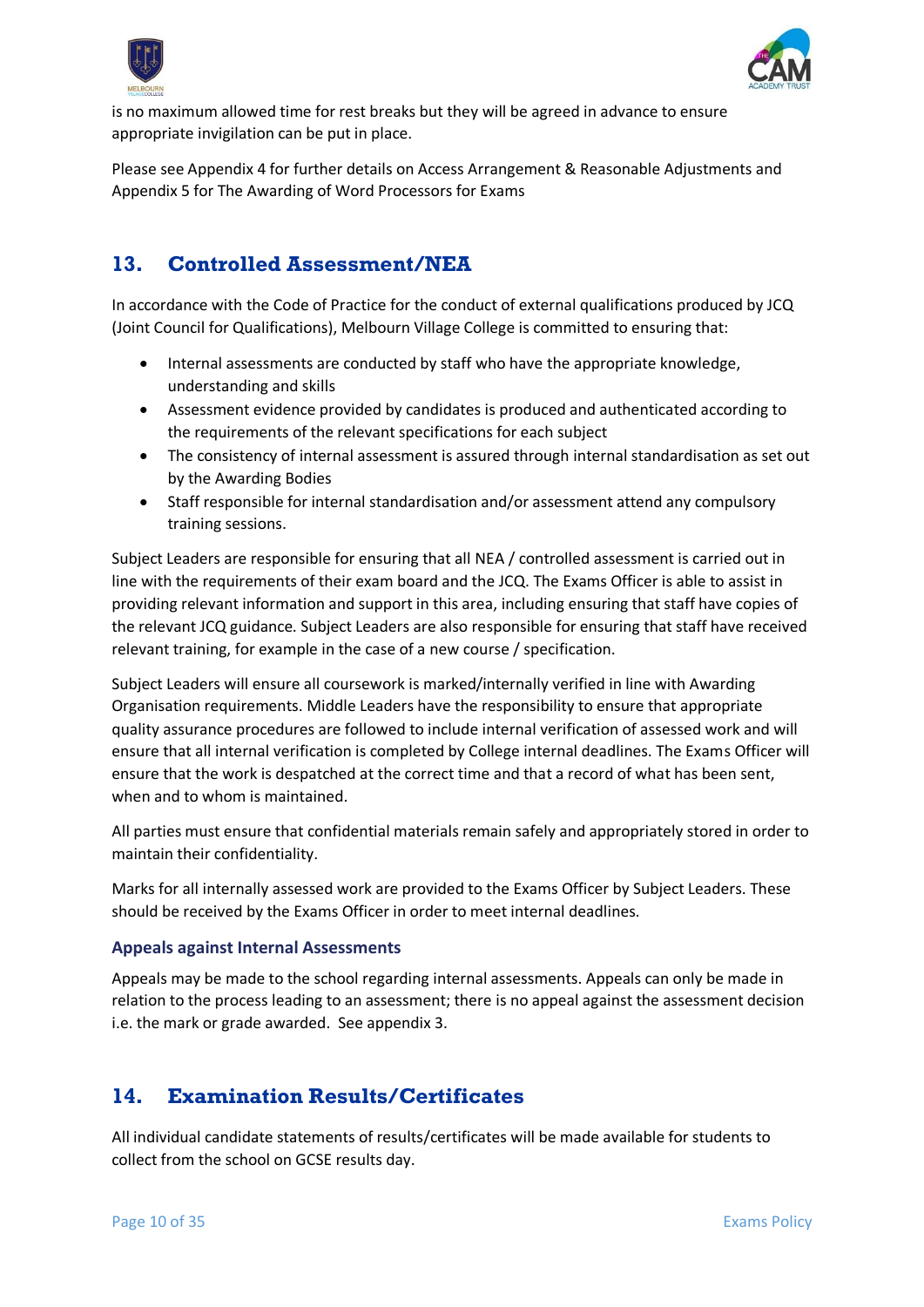



Results/certificates may be collected by a third party/other family member if the candidate provides written permission (this could be via an email from the candidate to the Exams Officer) and the third party/family member provides their own identification.

The Centre retains certificates for three years see appendix 6 Exams Retention/Archiving Policy

# <span id="page-10-0"></span>**Enquiries about Results**

EARs may be requested by Centre staff or candidates – see Exam Appeal process at appendix 2.

- Centre staff should only make a request if they feel there has been an error in marking for either an individual or the whole cohort.
	- $\circ$  In the case of the latter, they should liaise with the SLT and the Exams Officer.
		- In the case of the former, teachers must inform the Exams Officer of the student name and component(s) to be appealed.
		- o The Exams Officer will then collate a full list of enquiries and seek permission from the candidates. Permission can only be sought after the exam results have been published and can be via the form (see appendix 2) or via email.
- Wherever possible, relevant college staff should be available to discuss possible EARs with students on results day and to gain their permission.
- Teaching staff must be mindful of the school's internal deadline for submitting EARs and the cost of EARs. When EARs are instigated by the school, the school will pay any fee incurred.
- Candidates may also request EARs. In this case, the fees will be charged to them and would be refunded if the EAR is successful.
- Results of EARs will be passed back to relevant Middle / Subject Leaders for them to contact students.

# <span id="page-10-1"></span>**Access to Scripts**

- After the release of results, candidates may request the return of papers within the Awarding Organisations' stated deadlines.
- Middle / Subject Leaders may also request scripts for investigation or for teaching purposes.
	- o For both of these the consent of candidates must be obtained. This can be done either via the form in Appendix 2 or via email.
	- $\circ$  Where an Awarding Organisation supplies the requested script electronically, the Exams Officer will send the document to the candidate's via email.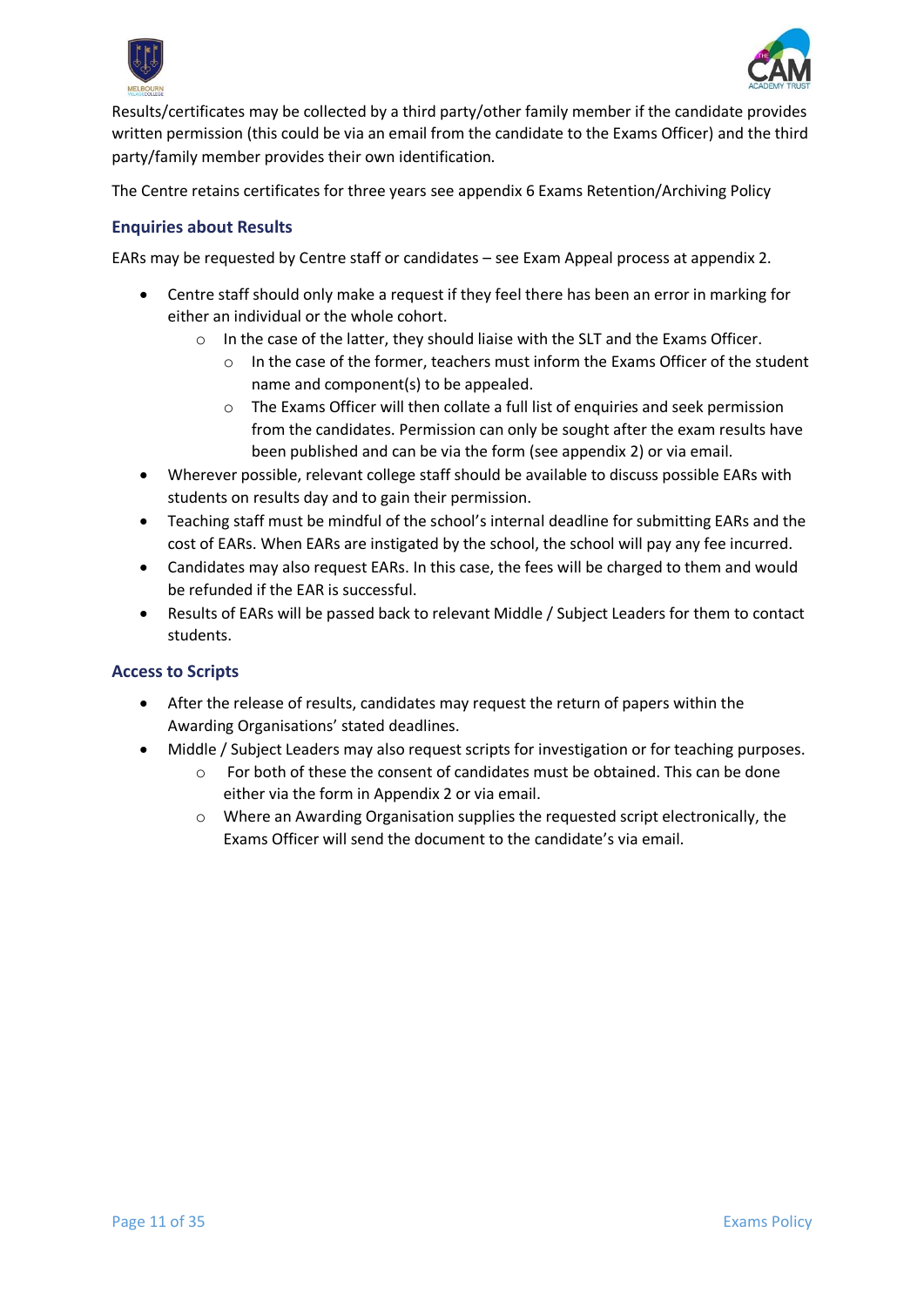



# <span id="page-11-0"></span>**Appendix 1: Exam Emergency Evacuation Procedure**

In the event of an emergency evacuation of an examination room for events such as:

- Fire/Fire alarm
- Bomb alert
- Lock down (intruder on site)
- Any other emergency which requires an evacuation of an exam room

Invigilators should await instructions from the Examinations Officer or a member of the Senior Leadership Team whether the exam room should be evacuated.

Once it has been confirmed that the exam room needs to be evacuated, Invigilators have been informed that they must take the following action (in accordance with JCQ Instructions for conducting examinations (ICE) regulation 18: Emergencies):

- 1. Stop the candidates from writing.
- 2. Collect the attendance register (in order to ensure all candidates are present).
- 3. Evacuate the examination room in line with the instructions given by the appropriate authority.
- 4. Advise candidates to leave all question papers and scripts in the examination room. If there are only a few candidates, consider the possibility of taking the candidates (with question papers and scripts) to another place to finish the examination.
- 5. Inform candidates they must leave the room in silence.
- 6. Supervise candidates as closely as possible while they are out of the examination room to make sure there is no discussion about the examination.
- 7. When instructed, supervise the return of candidates to the exam room.
- 8. Make a note of the time of the interruption and how long it lasted.
- 9. Allow the candidates the full working time set for the examination.
- 10. Make notes of the incident to enable the exams officer to produce a full report of the incident and of the action taken to be forwarded to the relevant awarding body.

In addition to the actions required by JCQ ICE regulation 18 above, invigilators are also informed of the following centre-specific actions or information:

- 1. The exam room must be evacuated by the nearest fire exit (Sports Hall rear door).
- 2. Candidates must be evacuated in their seating rows and escorted to the assembly point by the squash court at the Sports Centre, candidates from smaller exam rooms must be escorted to the same point, if you cannot lock the smaller room please bring exam papers with you.
- 3. On returning to the exam room allow candidates time to settle down, reminding them they are still under exam conditions.
- 4. Restart the exam and allow candidates the full working time set for the examination.
- 5. Make relevant changes to the displayed finish time.
- 6. All information regarding the evacuation must be recorded on the exam room incident log.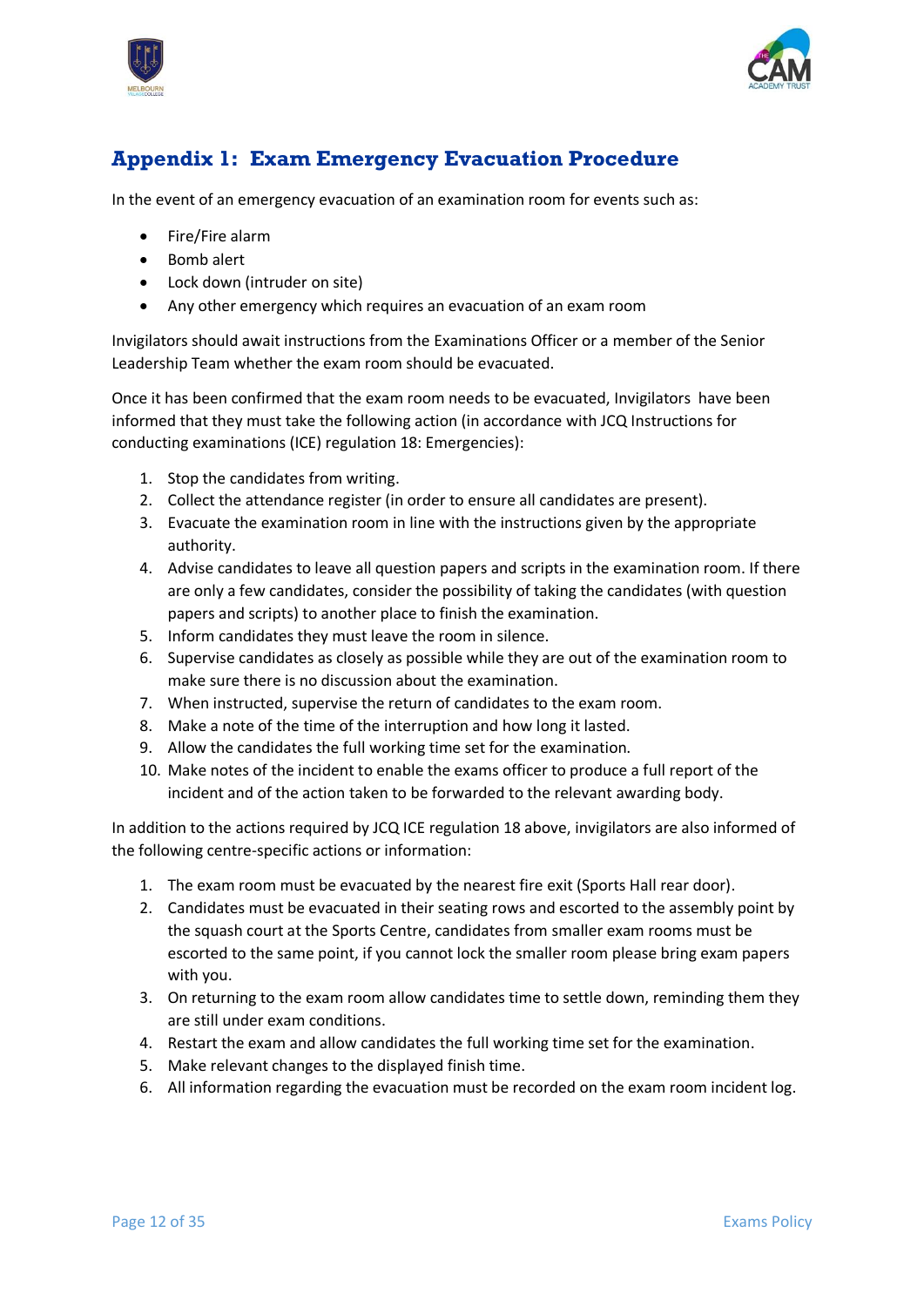



# <span id="page-12-0"></span>**Appendix 2: Exam Contingency Plan**

# **Purpose of the Plan**

This plan examines potential risks and issues that could cause disruption to the management and administration of the exam process at Melbourn Village College. By outlining actions/procedures to be followed in case of disruption it is intended to mitigate the impact these disruptions have on our exam process.

At all times, the Examinations Officer and Senior Leadership Team will liaise with the relevant Awarding Body to ensure any contingency plans meet with its requirements and that JCQ regulations are adhered to where possible.

In the event of local disruption communication to teachers and students will take place through the Exams Officer following agreement with the Headteacher.

In the event of major disruption, details of specific contingencies agreed across organisations involved in the examinations process will be confirmed on the Ofqual website and proactively communicated to relevant stakeholders.

This includes communication between the organisations involved in the response and communications to stakeholders such as centres, candidates, parents or carers and the public. www.ofqual.gov.uk

Alongside internal processes, this plan is informed by information contained in the *Joint contingency plan for the examination system in England, Wales and Northern Ireland* where it is stated that *"Centres should prepare plans for any disruption to examinations as part of their general emergency planning. It is important to ensure that relevant centre staff are familiar with the plan. Consideration should be given as to how these arrangements will be communicated to candidates, parents and staff should disruption to examinations occur."*

# **Causes of Potential Disruption to the Exam Process**

# Exam officer extended absence at key points in the exam process (cycle)

In the case of the Examinations Officer being absent for an extended period, the role will be overseen by a member of the Senior Leadership Team (SLT). In addition, support and guidance will be sought from other schools within the Cam Academy Trust. The aim of such support would be to provide expert advice and support where required including, where appropriate, additional staffing. The exact actions would depend on the time in the exam period during which the absence took place.

# **Prior to the exam period:**

The relevant member of SLT would be responsible for liaising with exam boards and ensuring that:

- Correct entries are made by the relevant deadlines or with appropriate late fees paid.
- Sufficient Invigilators / scribes are employed and trained.
- Results and Samples of Internal Assessments are submitted to the relevant exam board(s)
- Any exam material is appropriately stored the Lead Invigilator has a second key to the exam storage and is available if required.

In addition, they would draw up the exam timetable (including rooming and staffing) if required.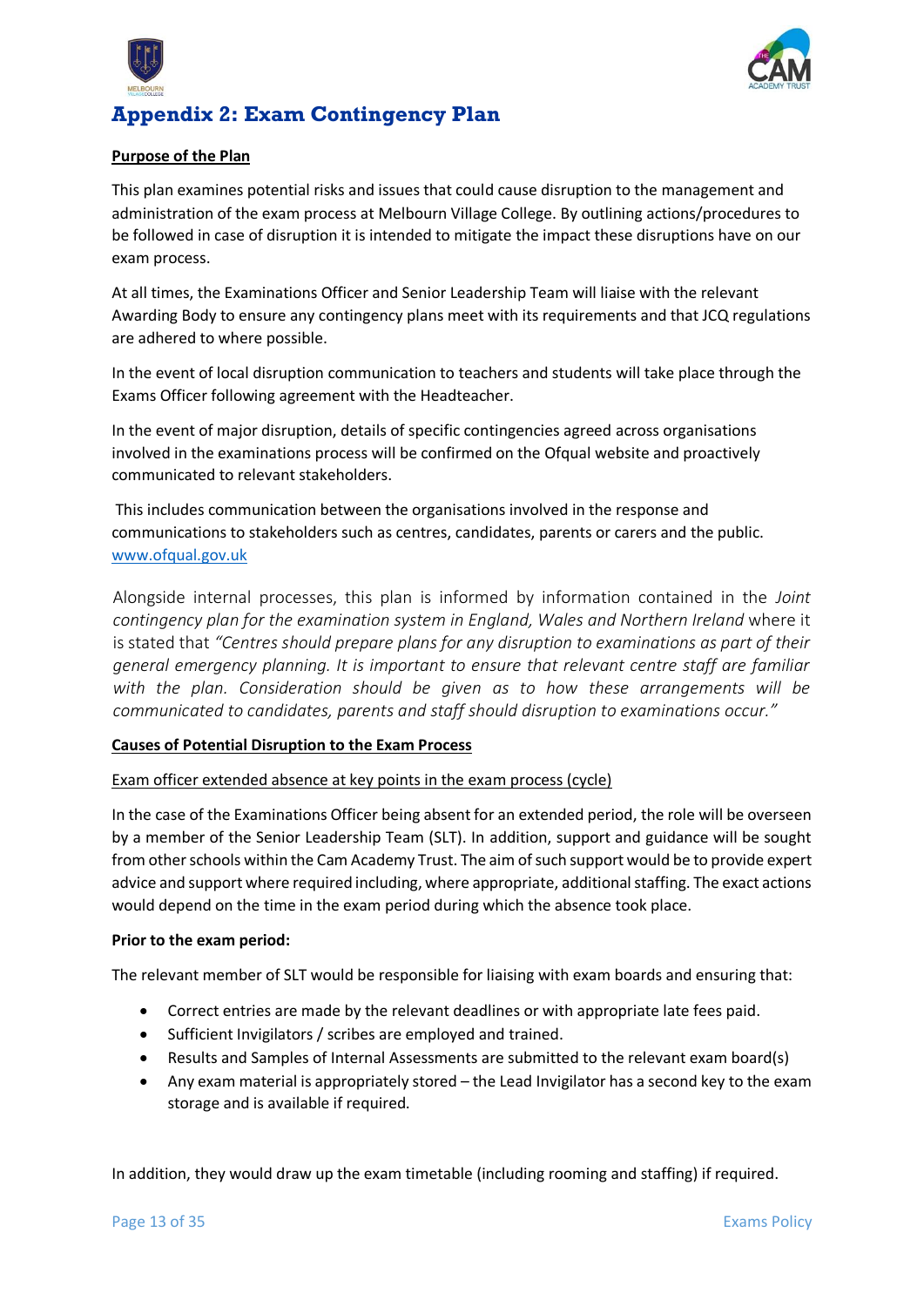



# **During the exam period:**

Oversight of exam papers / preparations / dispatching of papers would fall to the Lead Invigilator (along with any available Trust support). The role of SLT would be to support him/her in this by overseeing areas such as invigilators, rooming and general admin etc. This would help to avoid any potential conflict around exam papers. The external support would be able to help with reporting malpractice, applying for special consideration etc (this falling to SLT if no support available and Exams Officer not back before the appropriate deadline).

# **During the Results Period:**

SLT member to liaise with exam boards in order to access results and communicate these to students.

# SENCo extended absence at key points in the exam cycle

In the case of the SENCO being absent for an extended period, the Exams Officer would work with the SSC Admin to ensure that:

- Appropriate access arrangements are identified and put in place.
- Appropriate rooming and invigilation is put in place to allow access arrangements to be fully met.

# Teaching staff extended absence at key points in the exam cycle

In the case of teaching staff being absent the Exams Officer would work with the relevant Head of Department (or, in the case of the HoD being absent, the relevant SLT Line Manager) to ensure that:

- Early / confirmed exam entries are made, according to exam board deadlines
- Internally assessed work is marked and submitted as appropriate. The former is an example where assistance is likely to be sought from relevant subject teachers across the Trust.

In any instance where it isn't possible to meet a deadline, advice will be sought from the relevant exams board.

# Invigilators - lack of appropriately trained invigilators or invigilator absence

The Exams Officer will do their best to ensure appropriate numbers of invigilators are trained and available for each exam. Contact details will be kept on file in case of additional invigilators being needed. In the case of there being insufficient invigilators, Cover Supervisors or Teaching Assistants will step in as required.

# Disruption of teaching time – centre closed for an extended period

Any situation where all or part of the college is closed for an extended period would be managed by the SLT, in liaison with the Trust and the relevant examination boards.

# Exam rooms - lack of appropriate rooms or main venues unavailable at short notice

The Exams Officer will arrange suitable rooms for examinations well in advance, liaising with the SLT and Site Manager. Rooms will be booked using the Room Booking system, and the general presumption will be that exams take priority over other school usage. A timetable will be produced showing an overview of which rooms are being used for each exam. In the event of a room not being available at very short notice, sufficient staff will be made available to ensure the security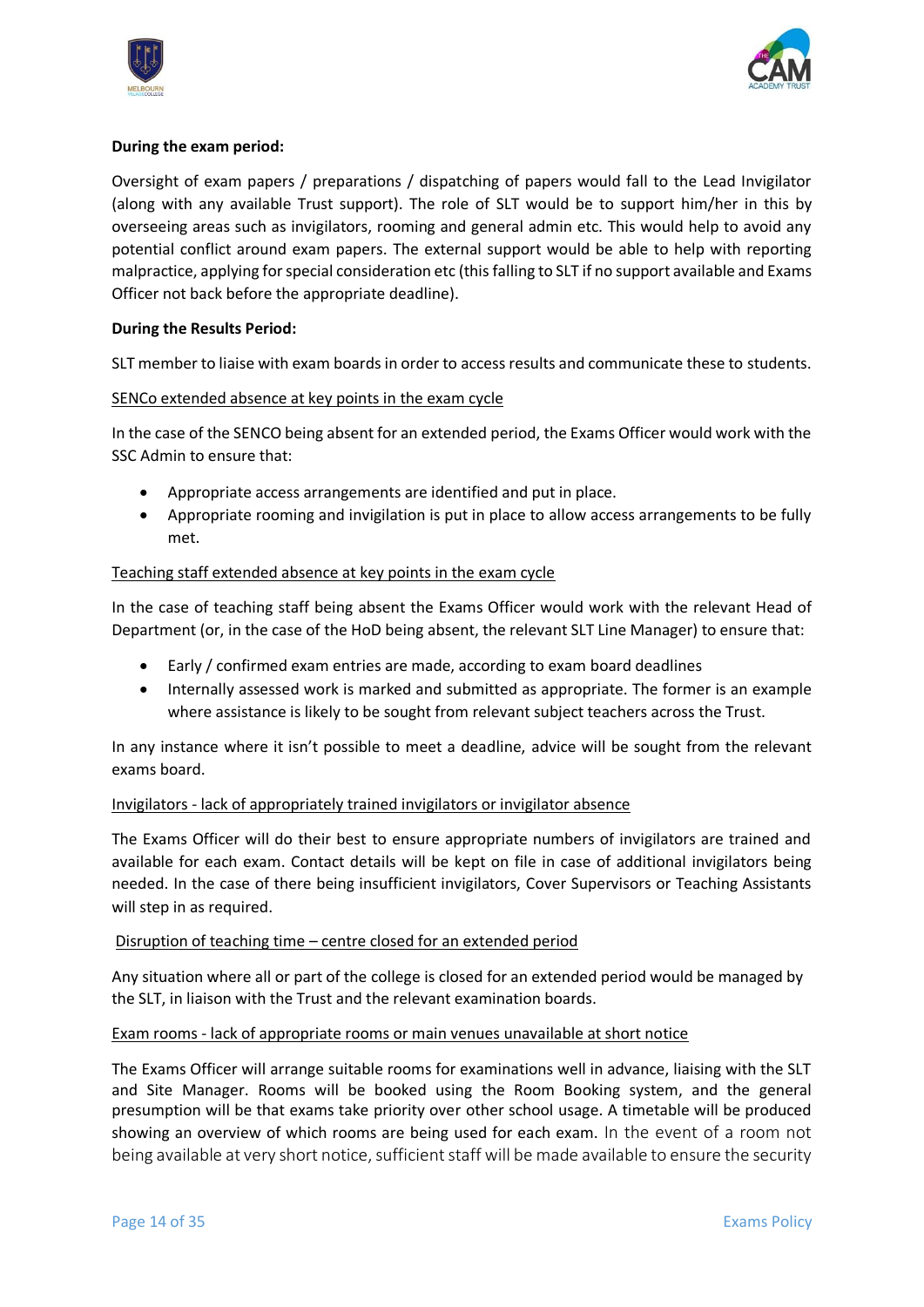



of the examination is not compromised whilst alternative rooming is sourced. The SLT will work with the Exams Officer at all times during such emergencies.

# Lack of distribution / compromise of Exam Papers

The Exams Officer will check upcoming papers to ensure that correct numbers have been delivered and are in secure storage. If papers are compromised nationally then the Exams Officer will follow awarding body advice. If papers are compromised at MVC the relevant Awarding Body will be informed immediately.

#### Issue with modified papers

Where electronic copies of pares for reading software are not available, normal papers will be scanned by the ICT support technician. Coloured papers are generated on the day by the resources manager or Lead Invigilator. The list of coloured papers is available in the exams office and resources room.

# Failure of IT systems

The most likely cause of IT failure would be an issue with the MIS system and/or an internet 'outage'. MVC's MIS is cloud-based and so can be accessed from another Trust school or via a home secure connection (using a password-protected fob) if required, for example to make exam entries. The joint Trust ICT system also means that the internet and school file areas can be accessed from any Trust school, should this be required. In addition, class/subject lists can be generated using Go4Schools if SIMs is not available. If the internet connection from the school is not working then the college has a reciprocal agreement with Melbourn primary school.

#### Centre unable to open as normal during the exams period

In the event that the centre cannot be opened for scheduled examinations, the Exams Officer would inform the relevant awarding body as soon as possible to seek advice and liaise with the SLT to take appropriate action.

#### Candidates unable to take examinations because of a crisis – centre remains open

In this situation the Exams Officer will contact the relevant awarding body to discuss alternative arrangements and liaise with the SLT to take appropriate action.

#### Disruption to the transportation of completed examination scripts

If collection of the papers is delayed, then they will be stored securely in the Exams Office until they can be transported. The Awarding Body will be made aware if the delay is significant.

#### Assessment evidence is not available to be marked

In this case (for example, if work is destroyed) the Exams Officer will contact the relevant awarding body and follow their advice.

#### Further guidance to inform and implement contingency planning

#### **Ofqual**

Joint Contingency Plan in the event of widespread disruption to the Examination System in England, Wales and

Northern Ireland <http://dera.ioe.ac.uk/16235/1/2012-12-11-joint-contingency-plan-november-2012.pdf>

# GOV.UK

Page 15 of 35 **Exams Policy Page 15 of 35**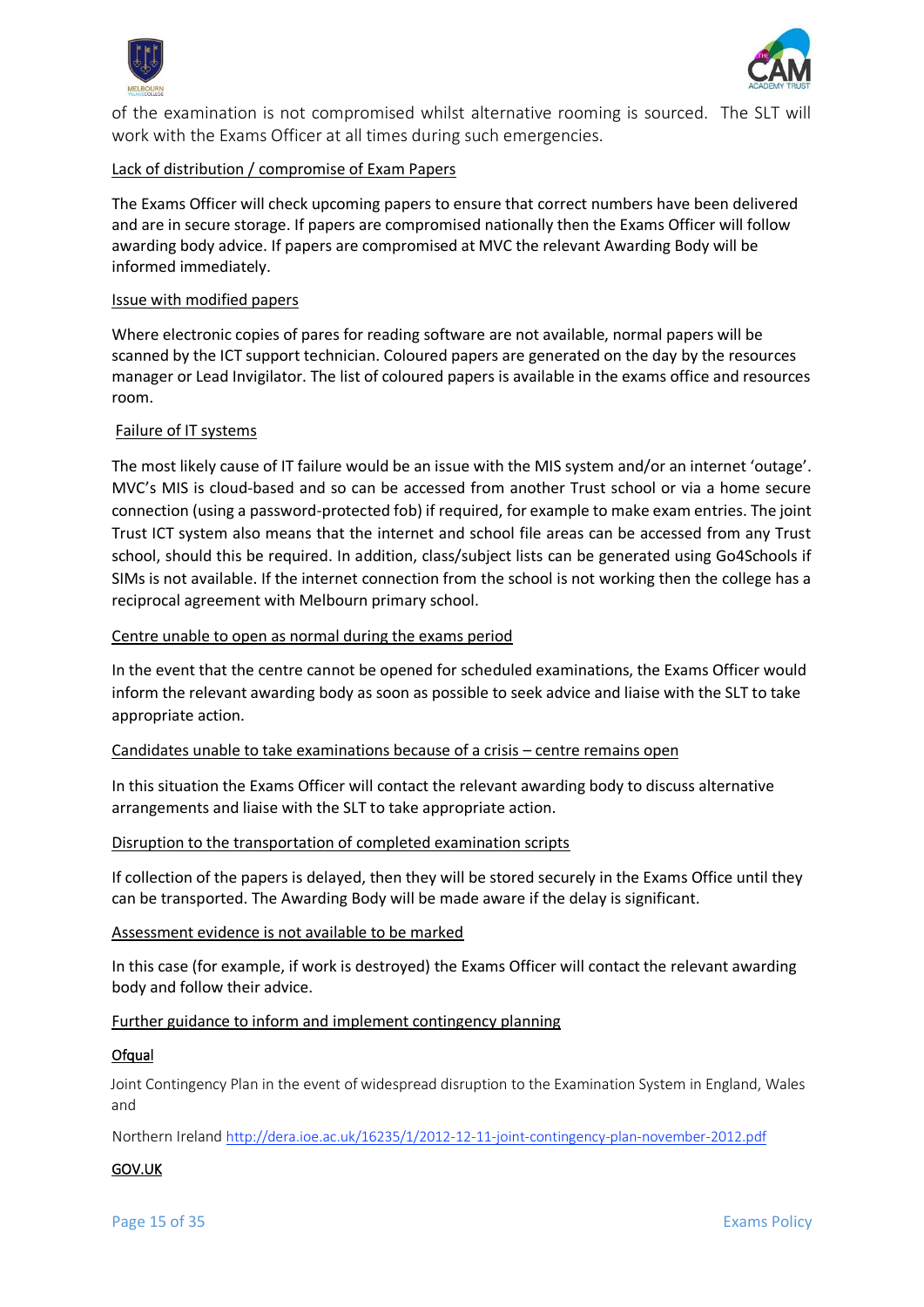



Emergencies and severe weather: schools and early years settings [https://www.gov.uk/emergencies-and](https://www.gov.uk/emergencies-and-severe-weather-schools-and-early-years-settings)[severe-weather-schools-and-early-years-settings](https://www.gov.uk/emergencies-and-severe-weather-schools-and-early-years-settings) Teaching time lost due to severe weather conditions [https://www.gov.uk/government/publications/teaching-time-lost-due-to-severe-weather](https://www.gov.uk/government/publications/teaching-time-lost-due-to-severe-weather-conditions/teaching-time-lostdue-to-severe-weather-conditions)[conditions/teaching-time-lostdue-to-severe-weather-conditions](https://www.gov.uk/government/publications/teaching-time-lost-due-to-severe-weather-conditions/teaching-time-lostdue-to-severe-weather-conditions)

Dispatch of exam scripts guide - Contingency planning

[https://www.gov.uk/government/publications/dispatch-of-exam-scripts-yellow-label-service/dispatch-of](https://www.gov.uk/government/publications/dispatch-of-exam-scripts-yellow-label-service/dispatch-of-exam-scriptsguide)[exam-scriptsguide](https://www.gov.uk/government/publications/dispatch-of-exam-scripts-yellow-label-service/dispatch-of-exam-scriptsguide)

# JCQ

Guidance on alternative site arrangements <http://www.jcq.org.uk/exams-office/forms> Instructions for conducting examinations [http://www.jcq.org.uk/exams-office/ice---instructions](http://www.jcq.org.uk/exams-office/ice---instructions-for-conducting-examinations)[for-conducting-examinations](http://www.jcq.org.uk/exams-office/ice---instructions-for-conducting-examinations) Guidance on access arrangements and special consideration [http://www.jcq.org.uk/exams-office/access](http://www.jcq.org.uk/exams-office/access-arrangements-and-special-consideration)[arrangements-and-special-consideration](http://www.jcq.org.uk/exams-office/access-arrangements-and-special-consideration)

GDPR stipulates that Exam Contingency is personal/ sensitive data. Our school provides Data Subjects (individuals to whom "personal data" relate) with a right to data held about themselves, including those obtained by means of this report. Requests for Data Subject Access should be made to our data protection officer Carolyn Ducket [\(cducket@catrust.co.uk](mailto:cducket@catrust.co.uk) ) or the Head Teacher Mr Holmes [\(SHolmes@melbournvc.org\)](mailto:SHolmes@melbournvc.org)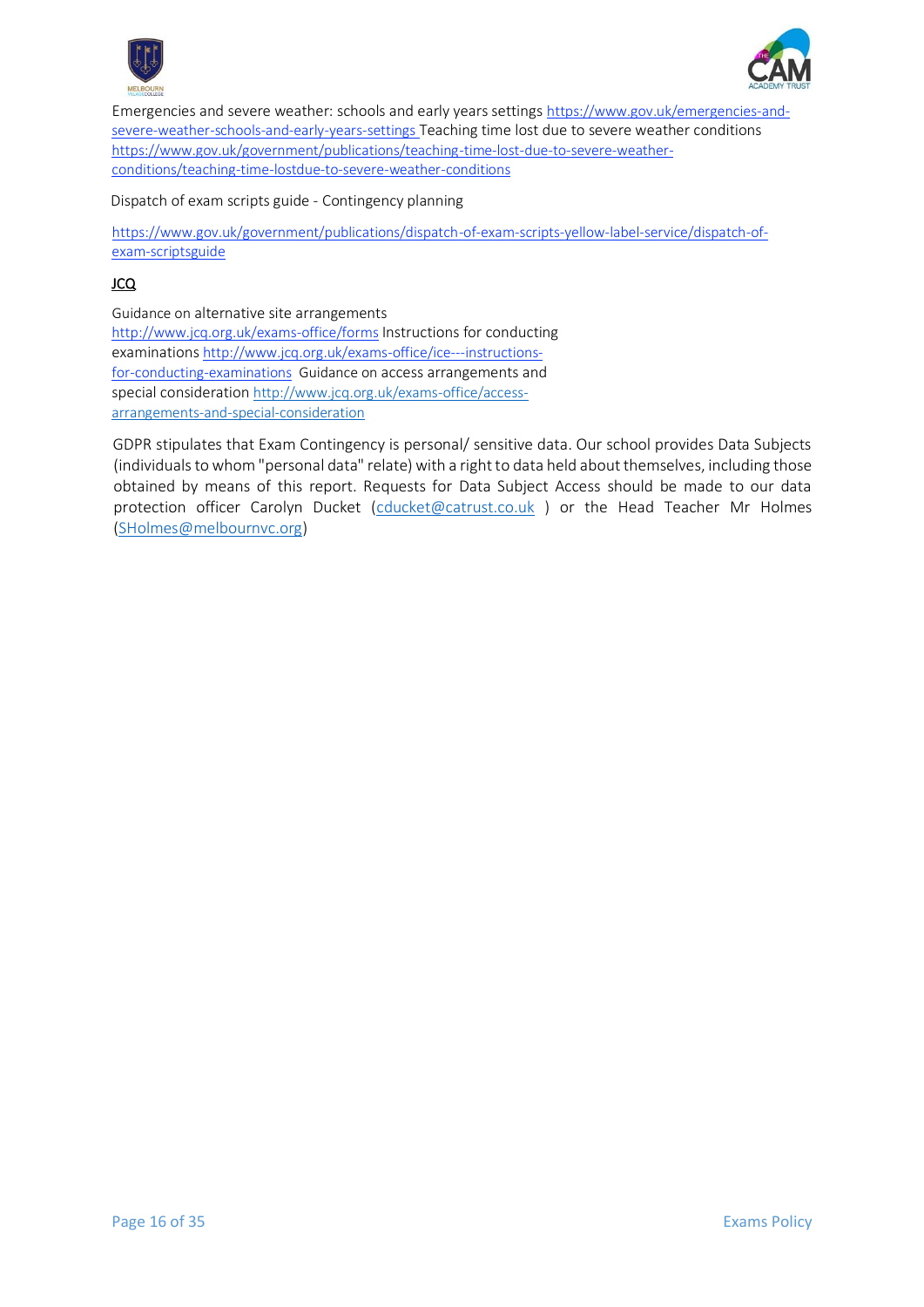



# <span id="page-16-0"></span>**Appendix 3: Exam Appeal Process**

# **Internally Assessed/Moderated Work**

We are committed to ensuring that assessment evidence provided by candidates is produced and authenticated according to the requirements of the relevant examination board for each subject. Where a set of work is divided between staff, internal moderation and standardisation will ensure consistency.

If at any point in this process, a student feels that their work has not been subject to these requirements, then they are able to make an appeal. **It is important to recognise that this appeal can only be made against the process conducted and not against the grade/mark received.**

- Appeals should be made as early as possible and at least two weeks before the end of the last externally assessed paper in the examination series (e.g. the last GCSE written paper in the June GCSE exam series).
- Appeals should be made in writing, by the candidate's parent/carer, to the exams officer (EO), who will investigate the appeal with at least two other members of staff who have not been involved in the internal assessment decision. If the EO was directly involved in the assessment in question, the Principal will appoint another member of staff of similar or greater seniority to conduct the investigation. Likewise, if the EO is not able to conduct the investigation for some other reason.
- The purpose of the appeal will be to decide whether the process used for the internal assessment conformed to the published requirements of the awarding body and the examinations code of practice of the QCA.
- The appellant will be informed in writing of the outcome of the appeal, including any relevant correspondence with the awarding body and any changes made to the procedure relating to internal assessment.
- The outcome of the appeal will be made known to the Principal and will be logged as a complaint. A written record will be kept and made available to the awarding body upon request. Should the appeal bring any significant irregularity to light, the awarding body will be informed.

# **Externally Assessed/Moderated Work including Final Exams**

If a teacher / department feels there has been an error with a mark for a component, then they may ask for a remark of that component with the relevant exam board.

Sometimes, students may wish to apply for a remark themselves, for example if they narrowly missed out on a grade which would allow them to access a particular post-16 course. In this case the student must inform the Exams Officer as soon as possible. Ideally, they would also discuss it with the relevant subject leader to help decide if this is the best possible course of action.

Students making appeals need to know that there are three possible outcomes:

- 1. The original mark is lowered, in which case the final grade may be lowered too.
- 2. The original mark is correct, in which case there is no change to the grade
- 3. The original mark is raised, so the final grade may be raised too.

The cost of an appeal will vary between exam boards and is refunded if the grade is changed as a result. If the college instigates an appeal, then we will cover the cost. Otherwise, candidates will need to cover the cost of the appeal.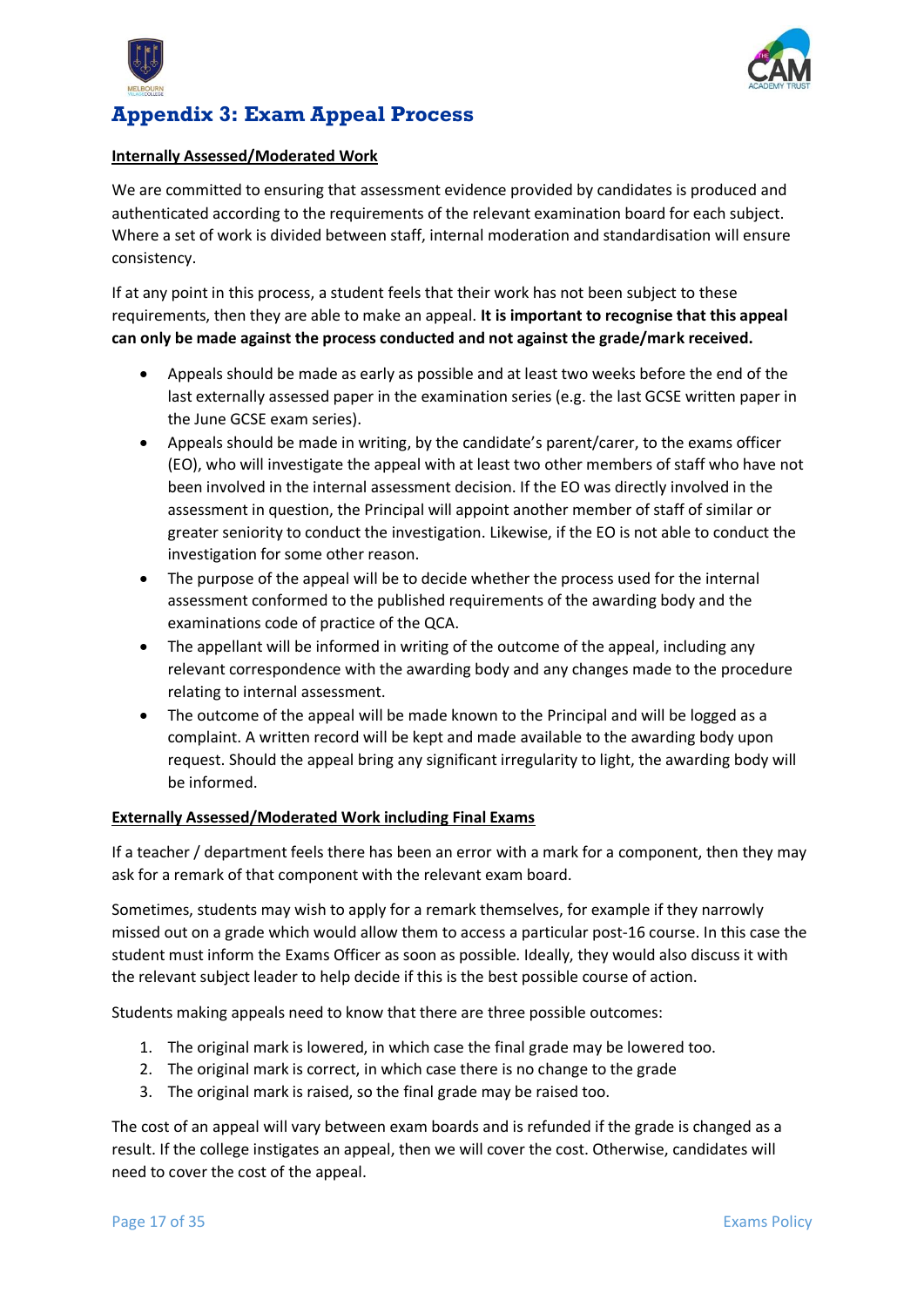



The Exams Officer will be able to provide relevant deadlines and costings.

Written permission from any **candidate** concerned must be obtained before any enquiry about results is made. This can be given via the form below or via an email to the exams officer.

# **Results belong to the candidate and nobody else, therefore only the candidate themselves may request a challenge.**

<span id="page-17-0"></span>

| <b>Candidate Consent Form for Access to &amp; Use of Examination Scripts</b> |                          |  |  |
|------------------------------------------------------------------------------|--------------------------|--|--|
| <b>Candidate Name:</b>                                                       | <b>Candidate Number:</b> |  |  |
|                                                                              |                          |  |  |
| Subject:                                                                     |                          |  |  |
|                                                                              |                          |  |  |
| Component/Unit Code to be subject of enquiry:                                |                          |  |  |
|                                                                              |                          |  |  |
|                                                                              |                          |  |  |
|                                                                              |                          |  |  |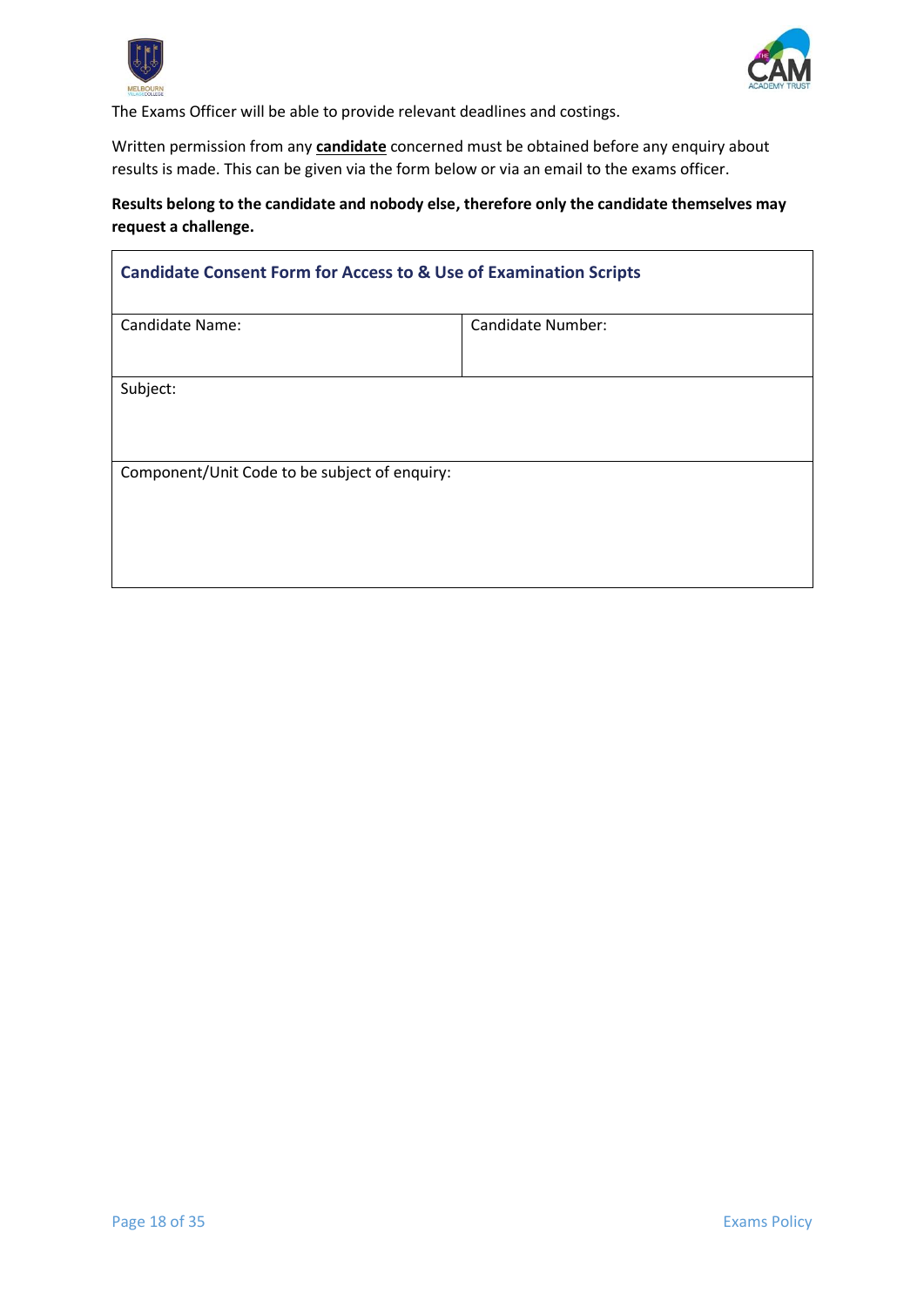



# <span id="page-18-0"></span>**Appendix 4: Exams Access Arrangements**

#### **Key Staff involved in the Access Arrangement Process**

| Role                              | Name(s)         |
|-----------------------------------|-----------------|
| SENco                             | Anna-Lisa Ghale |
| <b>SENco Line Manager (Senior</b> | John Barnes     |
| Leader)                           |                 |
| <b>Head of Centre</b>             | Simon Holmes    |
| Assessor(s)                       | Emma Heras      |
| Access arrangements               | Anna-Lisa Ghale |
| facilitator(s)                    | Amanda Bentley  |
|                                   | Anne McGarry    |
|                                   | Ray Lockett     |

# **What are Access Arrangements and Reasonable Adjustments?**

*Access arrangements are agreed before an assessment. They allow candidates with special educational needs, disabilities or temporary injuries to access the assessment and show what they know and can do without changing the demands of the assessment. The intention behind an access arrangement is to meet the particular needs of an individual candidate without affecting the integrity of the assessment. Access arrangements are the principal way in which awarding bodies comply with the duty under the Equality Act 2010\* to make 'reasonable adjustments."* 

*"The Equality Act 2010 requires an Awarding Body to make reasonable adjustments where a disabled person would be at a substantial disadvantage in undertaking an assessment.*

*A reasonable adjustment for a particular person may be unique to that individual and may not be included in the list of available Access Arrangements.*

*How reasonable the adjustment is will depend on a number of factors including the needs of the disabled candidate/learner. An adjustment may not be considered reasonable if it involves unreasonable costs, timeframes or affects the security or integrity of the assessment.*

*There is no duty on the Awarding Bodies to make any adjustment to the assessment objectives being tested in an assessment."* 

# **The Assessment Process**

Assessments are carried out by an assessor(s) appointed by the head of centre. The assessor(s) is (are) appropriately qualified as required by JCQ regulations in AA 7.3.

- All pupils are screened on entry to year 7 using Lucid EXACT (form A) and CAT4 tests. Children with poor literacy are identified through this process, taking into account information from their primary schools through the transition process, and information contained in EHC plans.
- Throughout KS3 all student's levels of achievement are regularly monitored, and at each assessment opportunity, evidence of children who have needed a reader, scribe or extra time as part of their normal way of working is collected and kept in the access arrangements file for their year group.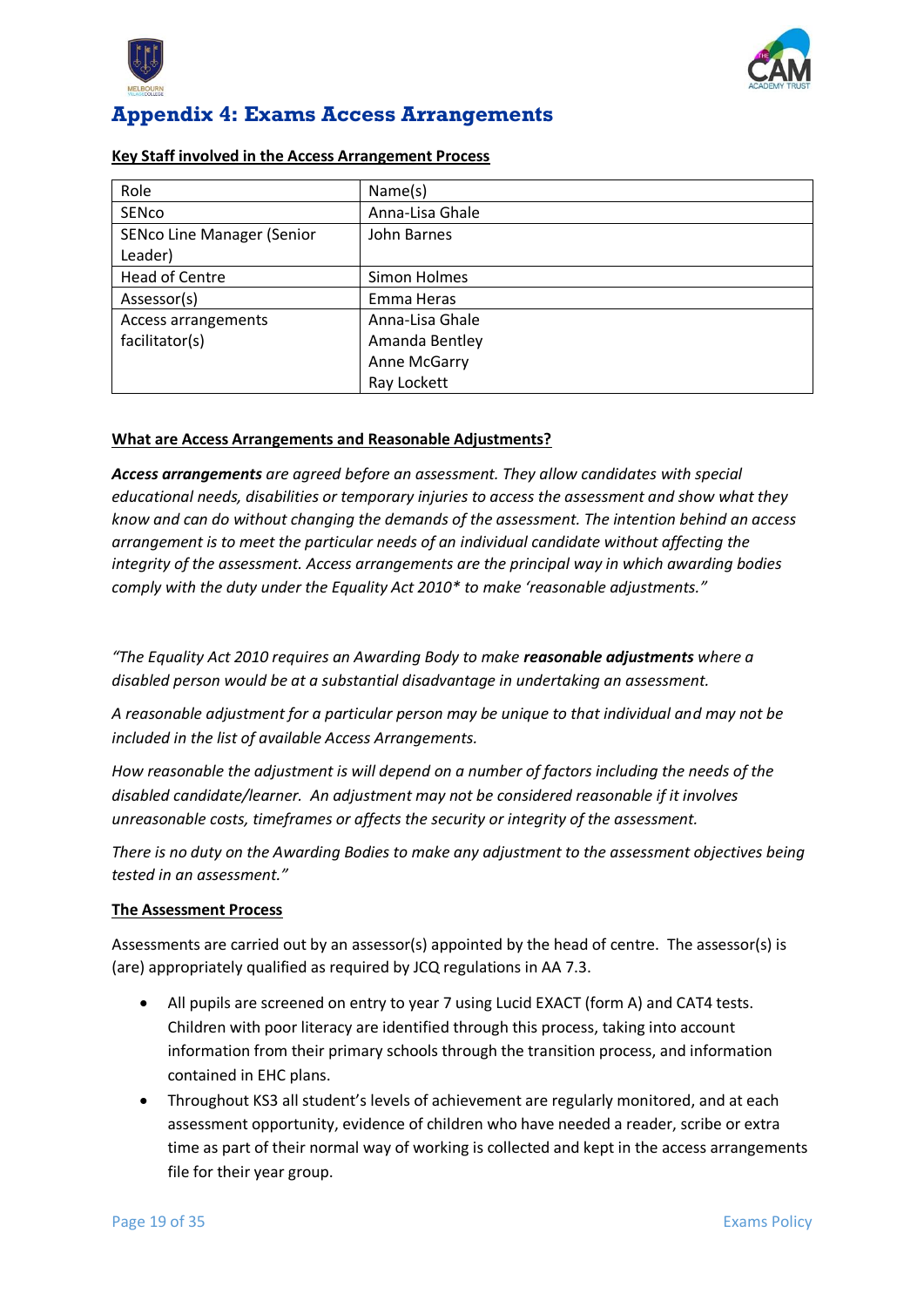



- Any students whose results are void or invalid in some way, or for whom the case for access arrangements is not clear cut, are also tested using the York Assessment of Reading Comprehension (YARC).
- Information about each student who may qualify is gathered from subject teachers using a PATOSS checklist which allows staff to highlight areas of need, and examples of exams and of work to show normal way of working are kept on file.
- Data collection forms are also signed at this stage.
- Any student who has a score of less than 85 on the standardised computer screener Lucid EXACT and for whom we have evidence that access arrangements are their normal way of working are submitted for formal assessment with our external assessor, Emma Heras.
- Emma has worked with Melbourn Village College, and other CAM Trust schools for a number of years.
- For private candidates or those entered under our community education branch, information is gathered from their tutors and any external professional assessments or reports in order to paint a picture of their need. These candidates are also assessed by Emma Heras.

# Recording Evidence of Need

- Evidence of need is collected primarily through use of the PATOSS access arrangements checklist which is sent to all teachers, through copies of previous examinations which indicate the need for a scribe, reader or extra time, through information from an EHC plan, or other specialist SEND professionals, and through assessment using Lucid EXACT, YARC and other standardised
- Information for each student is kept in a year group along with a form 8, print out of Lucid EXACT or other testing and the data protection form.

# Gathering Evidence of Demonstrate Normal way of Working

Class teachers submit evidence of a pupil's normal way of working to the SENCO and this evidence is gathered over time, throughout the child's schooling and cover

- in the classroom:
- working in small groups for reading and/or writing;
- literacy support lessons;
- literacy intervention strategies;
- in internal school tests/examinations;
- mock examinations.

This information is kept on file by the SENCO.

# The Qualification(s) of the current Assessor

# **Emma Heras**

- Post Graduate Diploma in Dyslexia and Literacy, University of York January 2012
- SpLD assessment award Dyslexia Action July 2016
- AMBDA membership British Dyslexia Association January 2012

Emma Heras' qualification certificates are held on file in the Access Arrangements folder in the Student Support Department.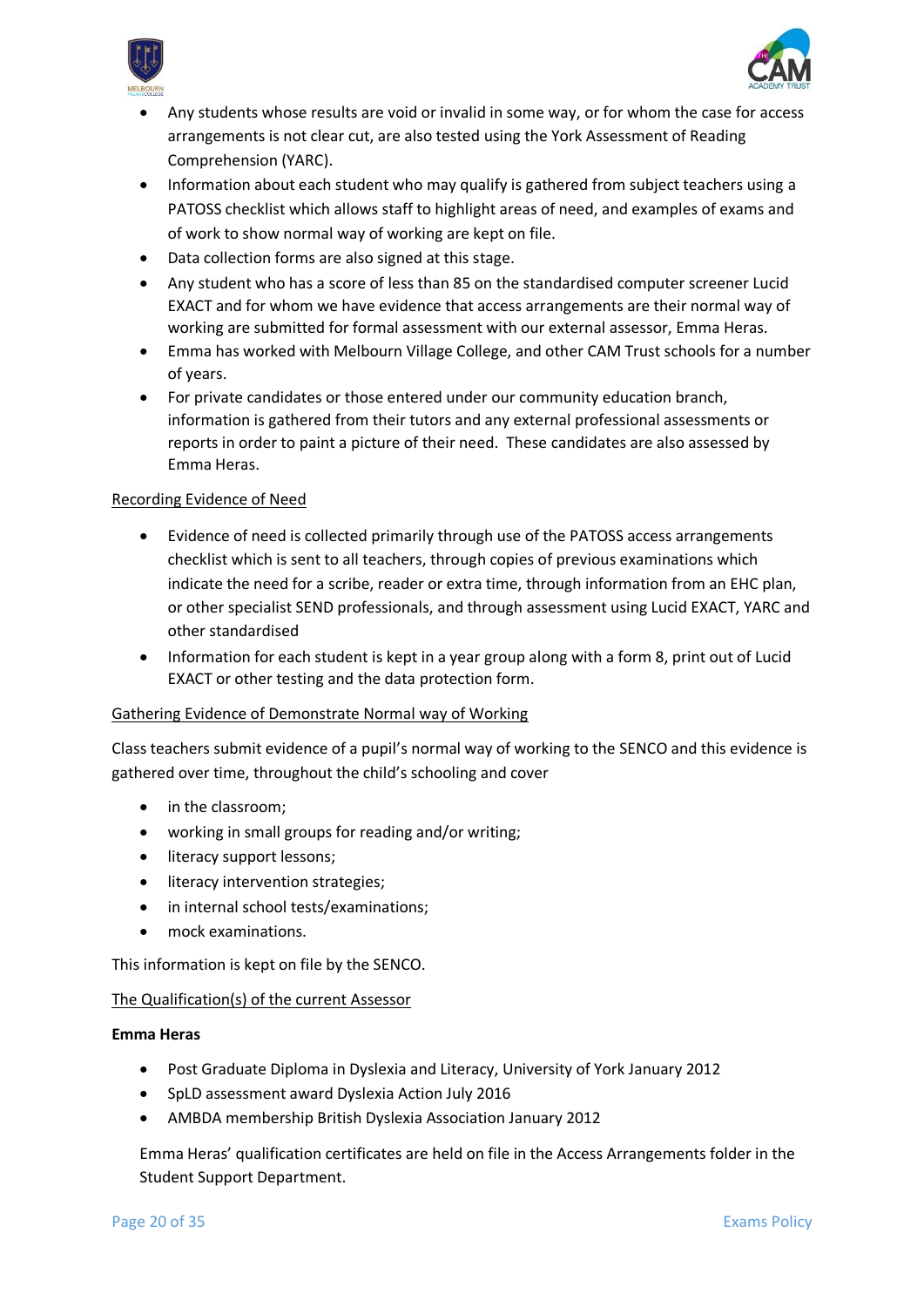



The SENCO, Anna-Lisa Ghale holds NASENCO, Advanced SENCO and SENCO's as leaders' qualifications, and certificates are on the wall in the SENCO office.

# Arrangements requiring Awarding Body Approval

*Access arrangements online* (AAO) is a tool provided by JCQ member awarding bodies for centres to apply for required access arrangement approval for the qualifications listed on page 2 of [AA.](http://www.jcq.org.uk/exams-office/access-arrangements-and-special-consideration/regulations-and-guidance) This tool also provides the facility to order modified papers for those qualifications listed on page 74.

AAO is accessed by logging in to any of the awarding body secure extranet sites. A single application is required for each candidate regardless of the awarding body used.

• Applications for Access Arrangements online are usually made by the SENCO when the student is in year 10 and after they have been formally assessed by Emma Heras. The application is printed and filed in the student's access arrangements file to confirm acceptance or rejection of the application. Access arrangements folders are kept in the Student Support Department in a locked cupboard in the office.

# Centre-Delegated Access Arrangements

Students information and records who qualify for access arrangements that do not need to be applied for online, are kept on the access arrangements list for their year group. This is shared with the Exams Officer to enable their provision.

# Centre-Specific Criteria for particular Access Arrangements

An exam candidate may be approved the use of a **word processor** where this is appropriate to the candidate's needs and not simply because this is the candidate's preferred way of working within the centre.

- Students who have evidence over time of handwriting that is illegible, or being very slow hand writers, are given laptops to use as their normal way of working. This is monitored by teaching staff over time. The students who can type faster than handwrite are given laptops or computers as scribes in examinations.
- For full information on the use of word processors in exams, see appendix 4.

A decision where an exam candidate may be approved separate invigilation within the centre will be made by the SENCo.

Some students need **separate arrangements and invigilation** for examinations. These students will have a picture of need, such as hearing or other sensory impairment or processing difficulty that means that they need to be in a quieter room rather than the main examinations room.

The decision will be based on:

*"whether the candidate has a substantial and long term impairment which has an adverse effect and the candidate's normal way of working within the centre."* [AA 5.16]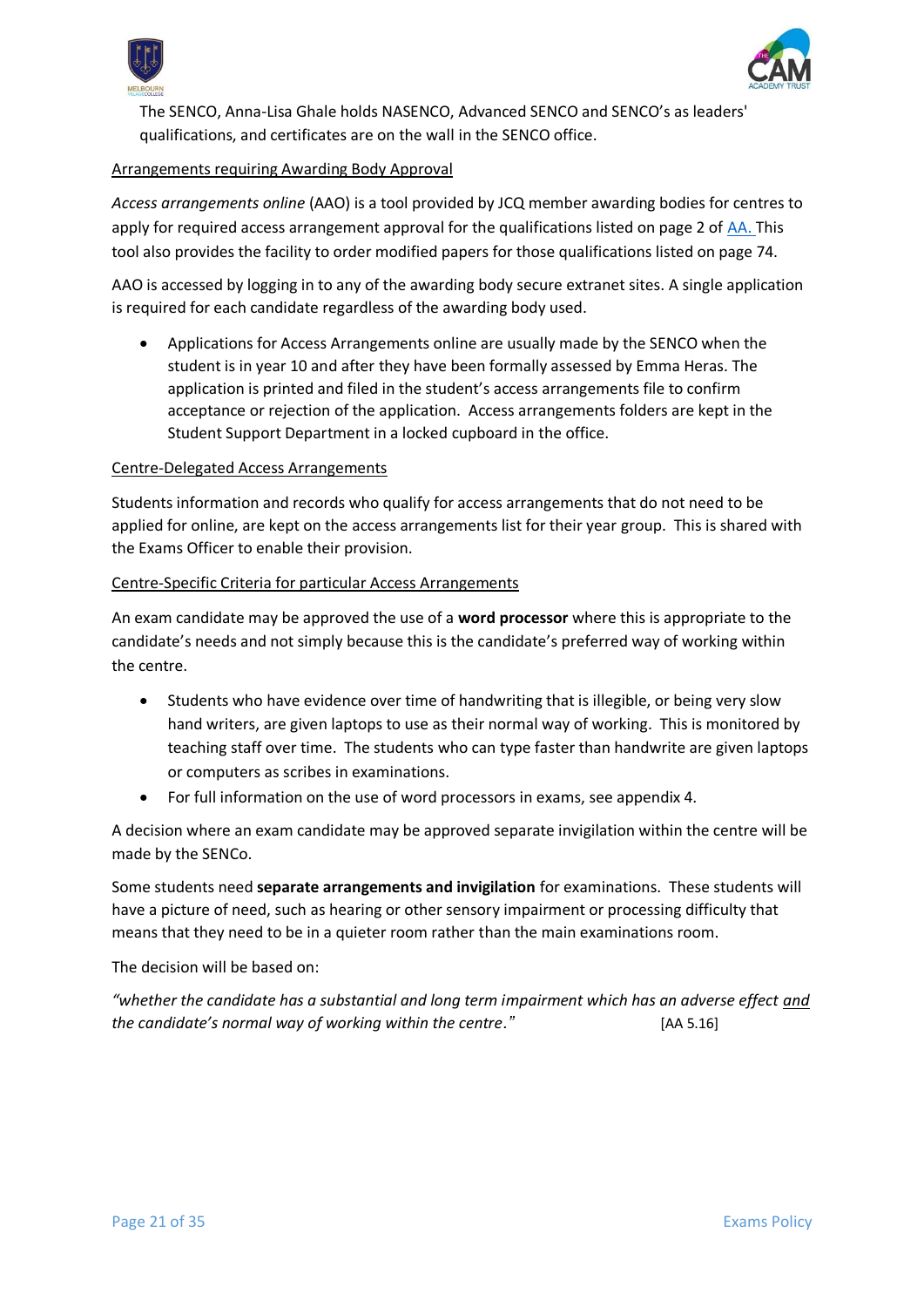



# <span id="page-21-0"></span>**Appendix 5 - The Awarding of Word Processors for Exams**

#### **Key Staff involved in the Awarding and Allocating of Word Processors**

| Role          | Name(s)                               |
|---------------|---------------------------------------|
| SENco         | Anna-Lisa Ghale                       |
| Exams Officer | Ray Lockett                           |
| SLT Member(s) | Simon Holmes, Niki Smith, John Barnes |
|               | Technician                            |

# **Introduction**

This policy on the use of word processors in examinations and assessments is reviewed and updated annually, on the publication of updated JCQ regulations and guidance contained in the publications [Access Arrangements and Reasonable Adjustments](http://www.jcq.org.uk/exams-office/access-arrangements-and-special-consideration/regulations-and-guidance) and [Instructions for conducting](http://www.jcq.org.uk/exams-office/ice---instructions-for-conducting-examinations)  [examinations.](http://www.jcq.org.uk/exams-office/ice---instructions-for-conducting-examinations) 

References to 'AA' relate to JCQ Access Arrangements and *Reasonable Adjustments 2019-2020* and ICE to JCQ *Instructions for conducting examinations 2019-2020*.

# **Purpose of the policy**

This policy details how the centre manages and administers the use of word processors (including laptops and tablets) in examinations and assessments.

#### **Principles for using a Word Processor**

Melbourn Village College complies with AA chapter 4 *Adjustments for candidates with disabilities and learning difficulties* regulations and guidance as follows:

# (AA 4.2.1)

- Candidates with access to word processors are allowed to do so in order to remove barriers for disabled candidates which prevent them from being placed at a substantial disadvantage as a consequence of persistent and significant difficulties
- The use of word processors is only permitted whilst ensuring that the integrity of the assessment is maintained, at the same time as providing access to assessments for a disabled candidate

# (AA 4.2.2)

• The use of a word processor is not granted where it will compromise the assessment objectives of the specification in question

# (AA 4.2.3)

• Candidates may not require the use of a word processor in each specification. As subjects and their methods of assessments may vary, leading to different demands of our candidates, the need for the use of a word processor is considered on a subject-by-subject basis

(AA 4.2.4)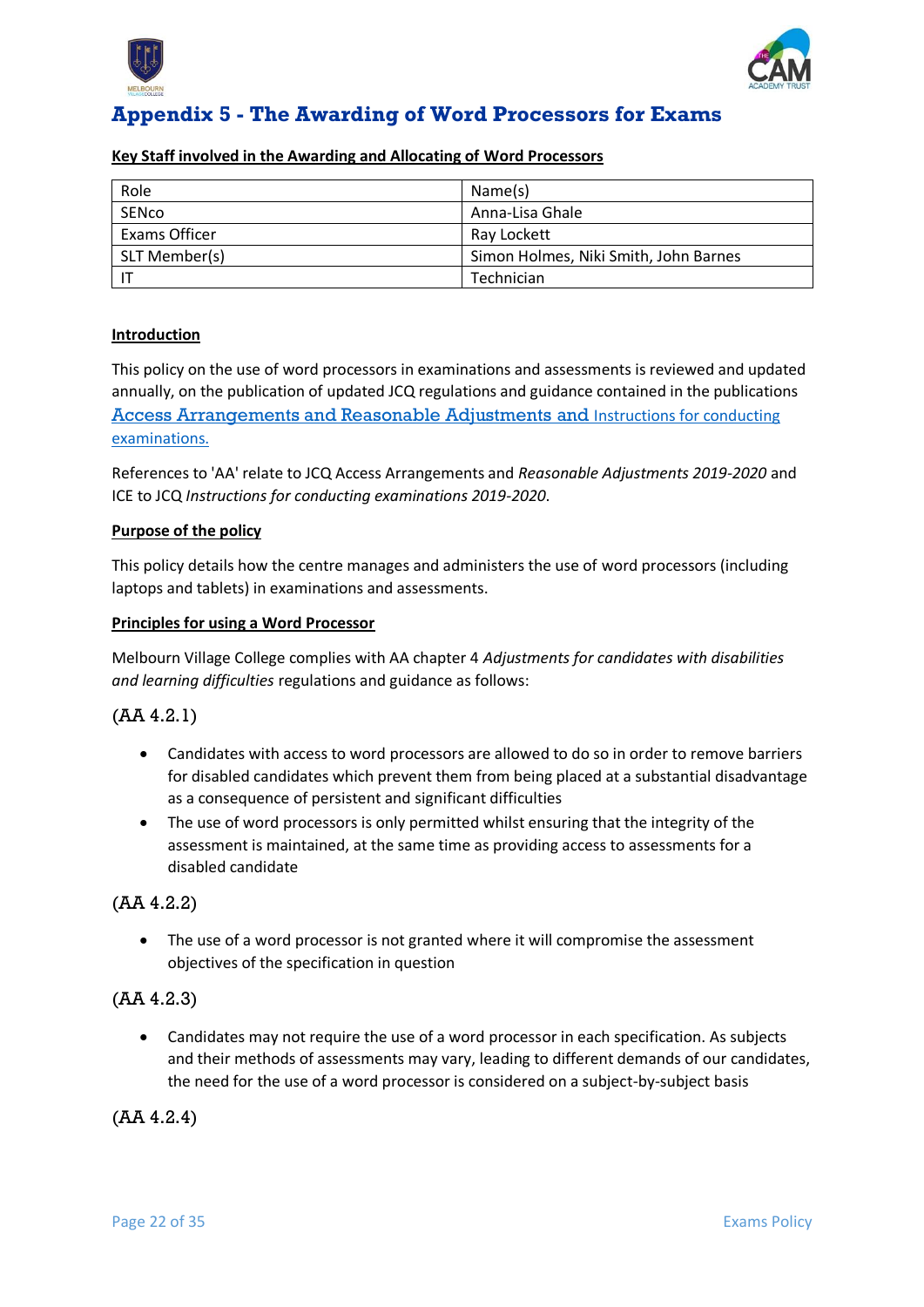



- The use of a word processor is normally considered and agreed where appropriate at the start of the course providing the centre has firmly established a picture of need and normal way of working for a candidate
- Candidates are made aware when they will have the use of a word processor for timetabled examinations and non-examination assessments

# (AA 4.2.5)

- The use of a word processor for candidates is only granted if it reflects the support given to the candidate as their 'normal way of working', which is defined as support:
	- o in the classroom (where appropriate); or
	- o working in small groups for reading and/or writing; or
	- o literacy support lessons; or
	- o literacy intervention strategies; and/or
	- o in internal school tests/examinations
	- o mock examinations

The only exceptions to the above would be a temporary injury or impairment, or a diagnosis of a disability or manifestation of an impairment relating to an existing disability arising after the start of the course.

#### Centre specific processes

Some students use an ipad to record their work, when this is the case, strict exam controls are placed on the school ipad to ensure that exam regulations are complied with. Most students who use an ipad do so for word processing and will use a desktop computer in exams.

# **The use of a word processor**

Melbourn Village College complies with AA chapter 5 *Access arrangements available* as follows:

# (AA 5.8.1)

- Provides a word processor with the spelling and grammar check facility/predictive text disabled **(switched off)**
- Only grants the use of a word processor to a candidate where it is their normal way of working (see 4.2.5 above) within the centre
- Only grants the use of a word processor to a candidate if it is appropriate to their needs (for example, the quality of language significantly improves as a result of using a word processor due to problems with planning and organisation when writing by hand)
- (The above also extends to the use of electronic braillers and tablets)

# (AA 5.8.2)

• Provides access to word processors to candidates in non-examination assessment components as standard practice unless prohibited by the specification

# (AA 5.8.3)

- Allows candidates to use a word processor in an examination to type certain questions, i.e. those requiring extended writing, and handwrite shorter answers
- Are also aware that examinations which have a significant amount of writing, as well as those that place a greater demand on the need to organise thought and plan extended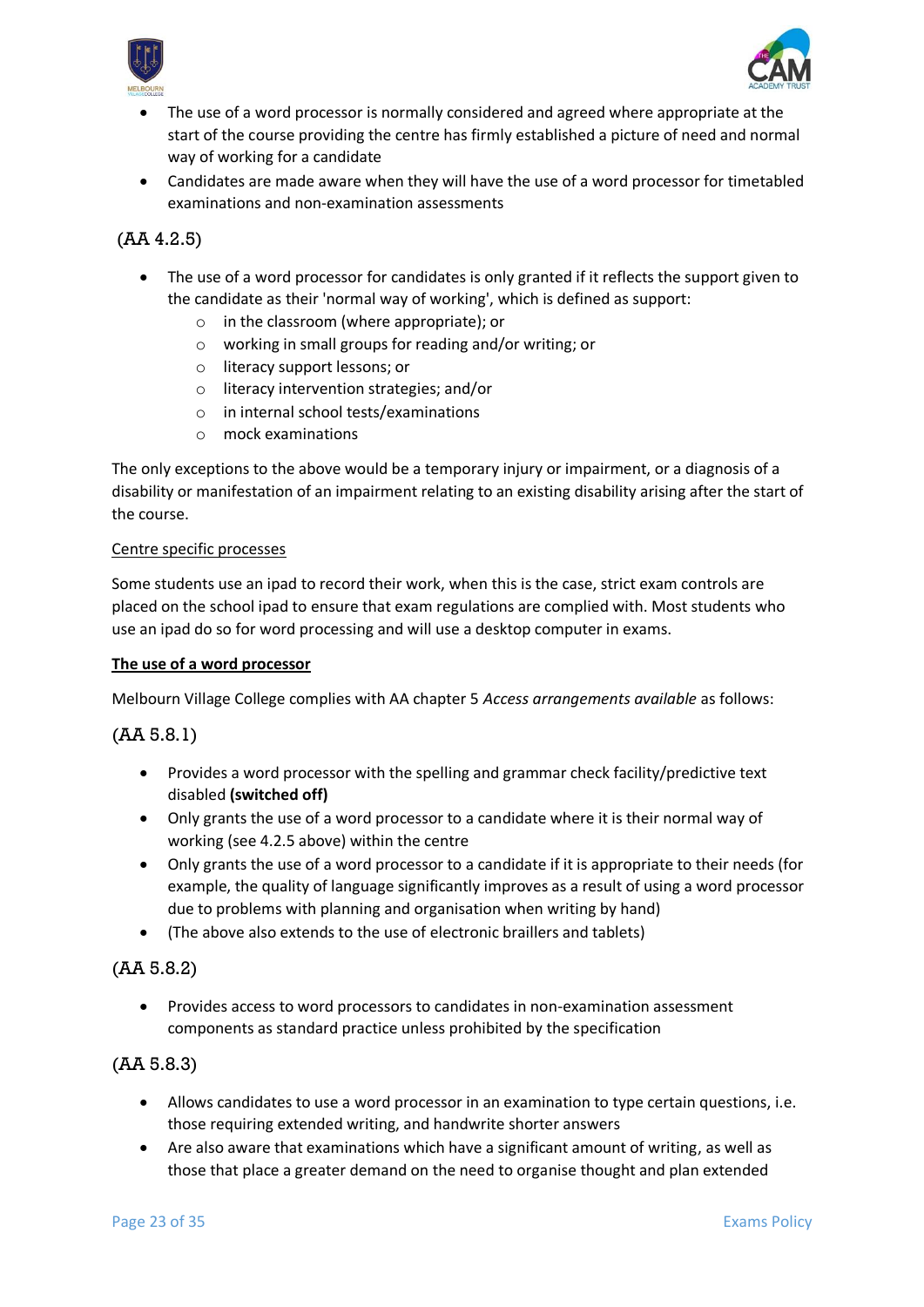



answers, are those where candidates will frequently need to type. Examinations which require more simplistic answers are often easier to handwrite within the answer booklet. The candidate avoids the difficulty of visually tracking between the question paper and screen

# (AA 5.8.4)

- In all cases, ensures that a word processor cover sheet (Form 4) is completed and included with each candidate's typed script (according to the instructions issued by the individual awarding body)
- Does not simply grant the use of a word processor to a candidate because he/she prefers to type rather than write or can work faster on a keyboard, or because he/she uses a laptop at home

# Centre specific processes

• Word processors are used by students who have literacy difficulties and physical difficulties that make handwriting difficult. The use of a word processor is usually recommended by an educational or health professional.

# **Word processors and their programmes**

Melbourn Village College complies with ICE 8.8 *Word processors* instructions by ensuring:

- word processors are used as a typewriter, not as a database, although standard formatting software is acceptable
- word processors have been cleared of any previously stored data, as must any portable storage medium that is to be used.
- an unauthorised memory stick is not permitted for use by a candidate
- where required, candidates are provided with a memory stick, which has been cleared of any previously stored data, by a nominated member of centre staff
- word processors are in good working order at the time of the examination
- word processors are accommodated in such a way that other candidates are not disturbed and cannot read the screen
- where a candidate using a word processor is accommodated separately, a separate invigilator is used
- word processors are either connected to a printer so that a script can be printed off, or have the facility to print from a portable storage medium
- documents are printed after the examination is over
- candidates are present to verify that the work printed is their own
- word processed scripts are inserted in/attached to any answer booklet which contains some of the answers (and according to instructions issued by the individual awarding body)
- word processors are used to produce scripts under secure conditions, and if they are not then the centre is aware that they may be refused by the awarding body
- word processors are not used to perform skills which are being assessed
- word processors are not connected to an intranet or any other means of communication.
- candidates are not given access to other applications such as a calculator (where prohibited in the examination), spreadsheets etc when using a word processor
- graphic packages or computer aided design software is not included on a word processor unless permission has been given to use these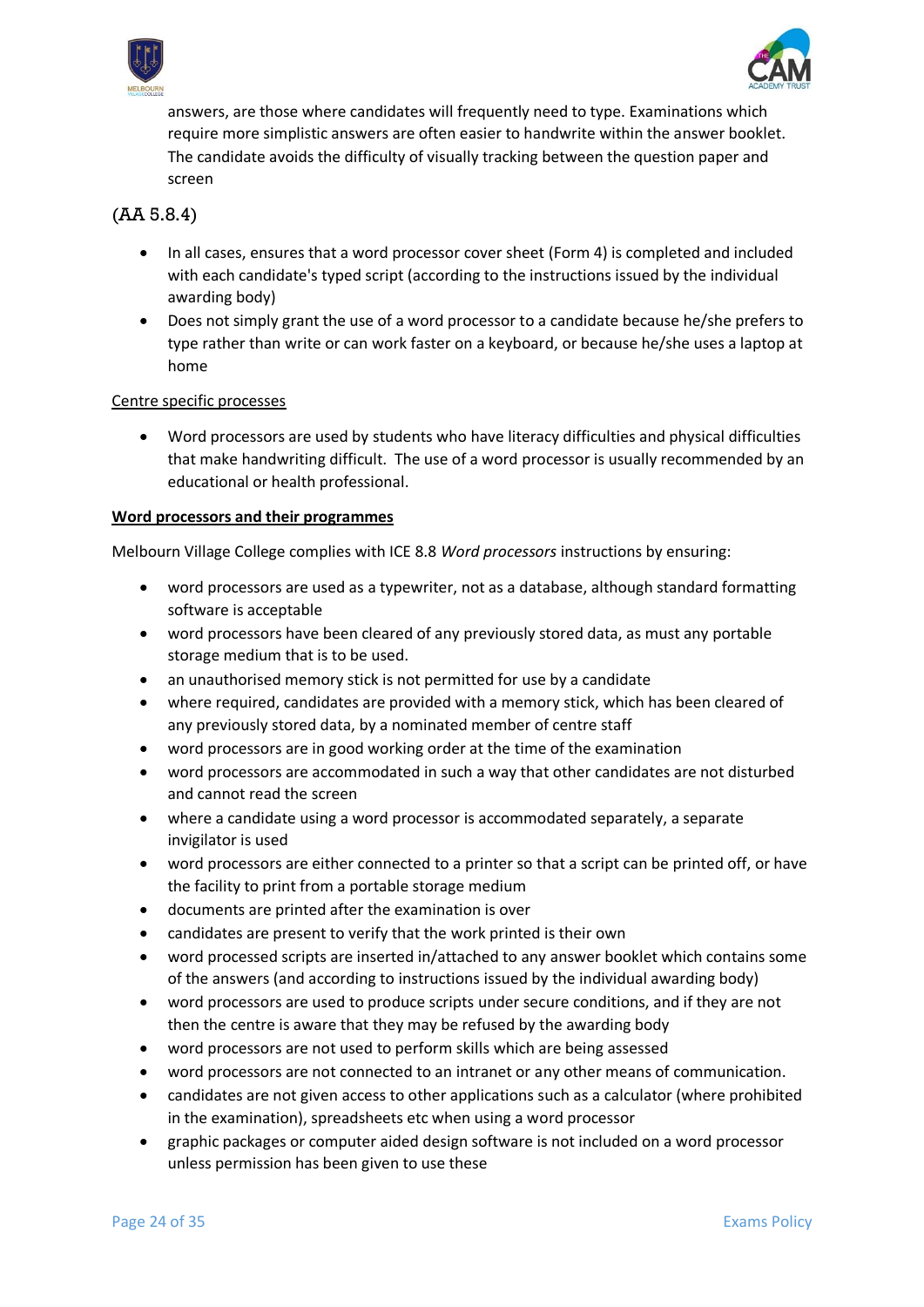



- predictive text software or an automatic spelling and grammar check is disabled unless the candidate has been permitted a scribe or is using voice recognition technology (the script must have a completed scribe cover sheet included), or the awarding body's specification permits the use of automatic spell checking
- voice recognition technology is not included on word processors unless the candidate has permission to use a scribe or relevant software
- word processors are not used on the candidate's behalf by a third party unless the candidate has permission to use a scribe

#### Centre specific processes

• All exam controls are put in place from our ICT technician and exam log ins are used to access the word processors.

# **Laptops and tablets**

- Melbourn Village College further complies with ICE 8.8 instructions by ensuring:
- tablets used during examinations/assessments are designed to run for a long period of time once fully charged and are 'free-standing'
- the battery capacity of all laptops and/or tablets is checked before the candidate's examination(s) with the battery sufficiently charged for the entire duration of the examination
- candidates with fully charged laptops or tablets are given the opportunity to be seated within the main examination hall without the need for separate invigilation and power points
- candidates are reminded that their centre number, candidate number and the unit/component code must appear on each page as a header or footer
- candidates using Notepad or Word pad software (which do not allow for the insertion of a header or footer) are instructed to handwrite their details as a header or footer once they have finished the examination and printed off their typed script; candidates are also supervised to ensure that they are solely performing this task and not re-reading their answers or amending their work in any way
- candidates are instructed to appropriately number each page
- candidates are instructed to use a minimum 12pt font and double spacing
- invigilators remind candidates to save their work at regular intervals
- where it is possible 'autosave' is set up on each laptop/tablet
- candidates are present at the end of the examination when their script is printed off so they can verify that the work printed is their own

#### Centre specific processes

# **Accommodating word processors in examinations**

- Candidates using word processors (including laptops or tablets) are internally accommodated in the following manner:
- In one of MVC's IT suites
- In Student Support Centre
- In the Cabin
- Invigilation arrangements relating to the use of word processors include the following:
- Normal Invigilator to candidate ratio's apply.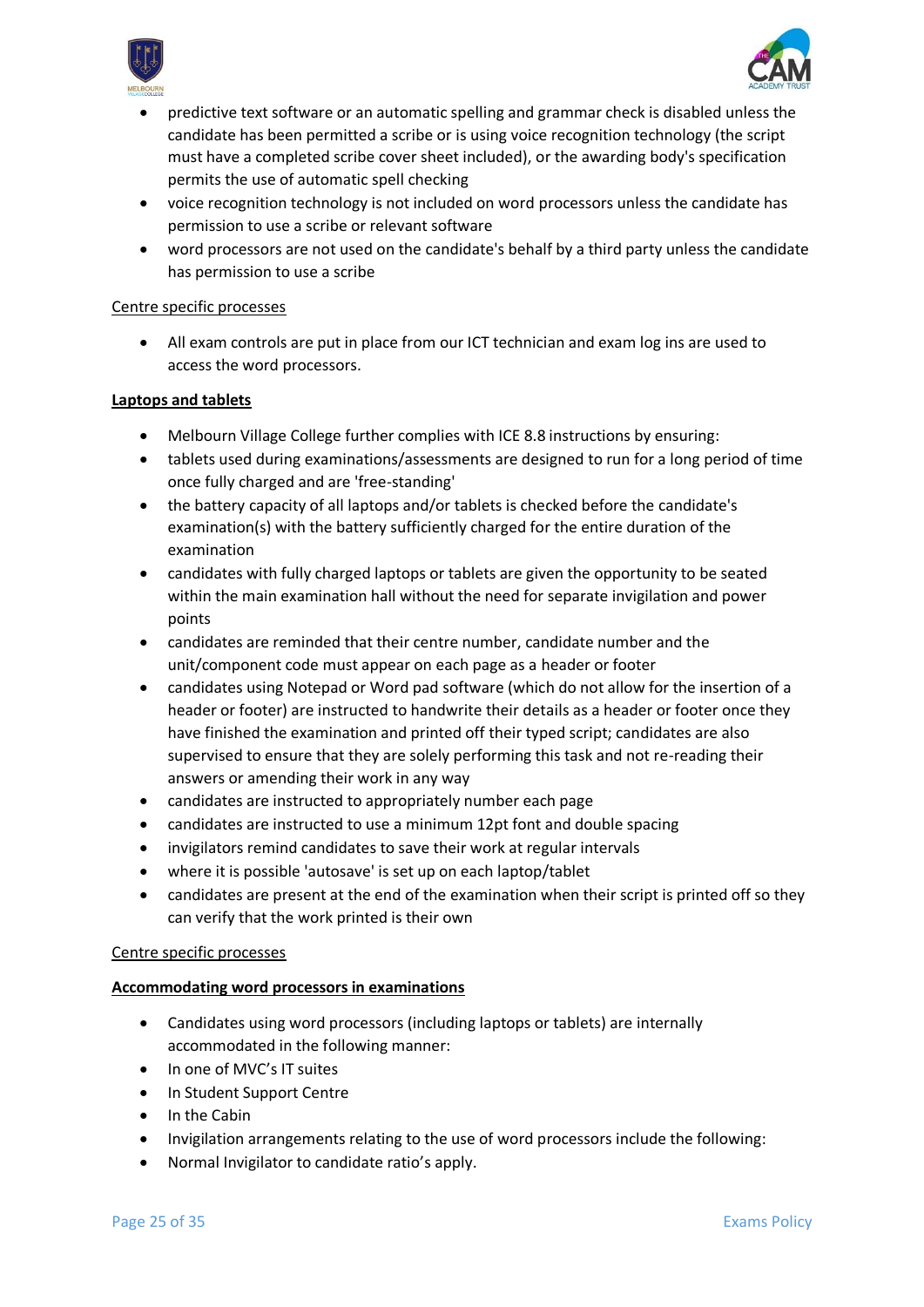



- Other arrangements relating to the use of word processors include:
- A word processor sheet must accompany each transcript (one per candidate.) This must be completed by the responsible Invigilator and countersigned by the Exams Officer.

# **The criteria MVC uses to award and allocate word processors for examinations**

#### (Statement produced by: **Simon Holmes – Principal)**

For the majority of students at MVC, the 'normal way of working' for exam candidates is that they handwrite their exams. An exception to this is where a candidate may have an approved access arrangement in place, for example the use of a scribe/speech recognition technology.

#### Awarding word processors

- There are also exceptions where a candidate may be **awarded** the use of a word processor in exams where he/she has a firmly established need, it reflects the candidate's normal way of working and by not being awarded a word processor would be at a substantial disadvantage to other candidates.
- Exceptions might include where a candidate has, for example:
- a learning difficulty which has a substantial and long term adverse effect on their ability to write legibly
- a medical condition
- a physical disability
- a sensory impairment
- planning and organisational problems when writing by hand
- poor handwriting

# Allocating word processors

- All children are screened upon entry to MVC using Lucid EXACT. This process identifies those whose handwriting speed is slow and who should use a word processor as their normal way of working. The use of a word processor is monitored by class teachers and SENCO. Teaching staff will also alert the SENCO if a child needs to use a word processor because of issues with the legibility of their handwriting.
- In exceptional circumstances where the number of appropriate word processors may be insufficient for the cohort of candidates approved to use them in an exam session, the cohort will be split into two groups. One group will sit the exam earlier than or later than the published start time. The security of the exam will be maintained at all times and candidates will be supervised in line with section 2.11 of ICE.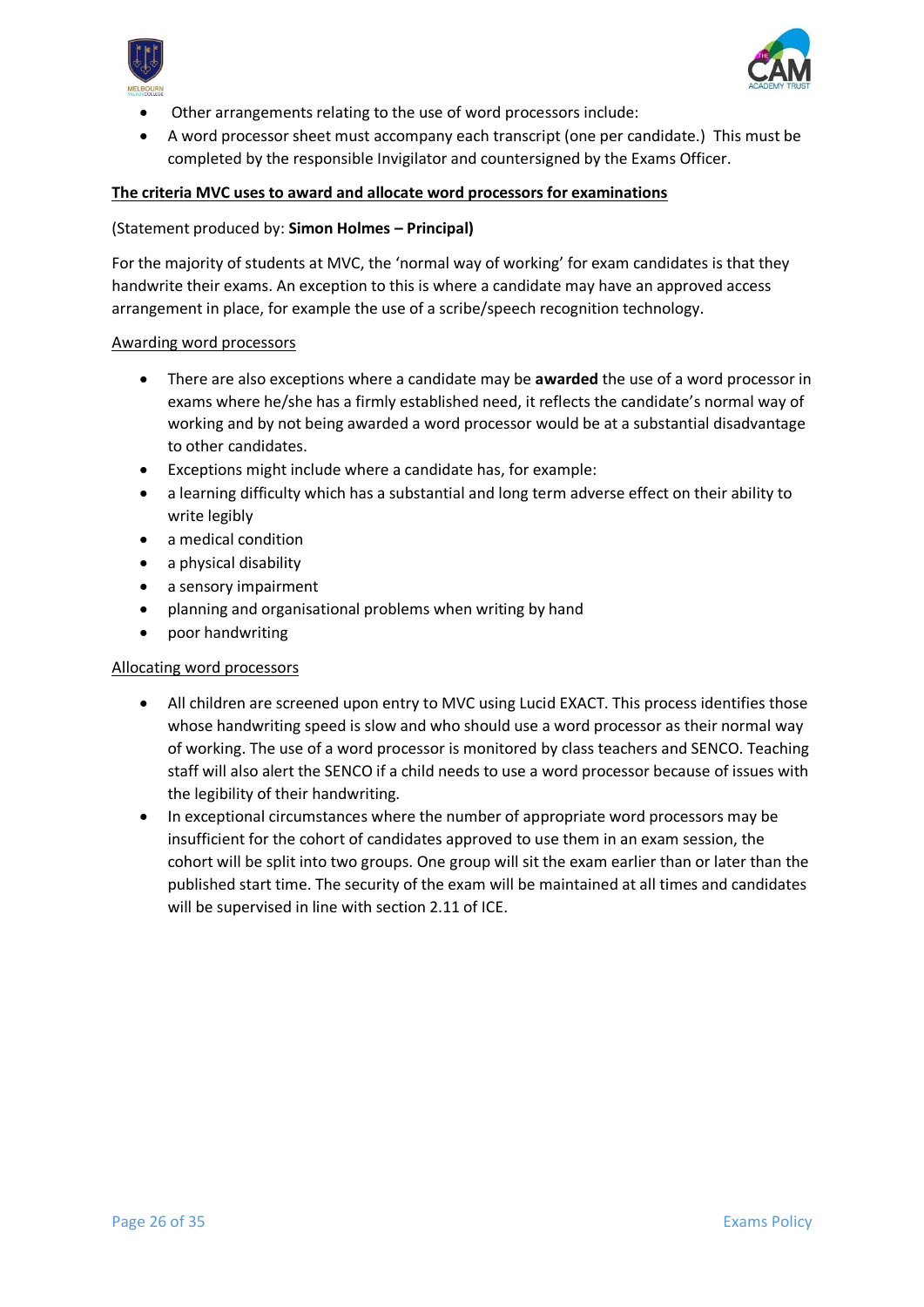



# <span id="page-26-0"></span>**Appendix 6: Exams Related Retention/Archiving**

| Record type                                    | Record(s) description (where<br>required)                                                                                                   | Retention<br>information/period                                                                                                                                                                                                                                                                                                                                                                                                                                             | Action at end of retention<br>period<br>(method of disposal)                           |
|------------------------------------------------|---------------------------------------------------------------------------------------------------------------------------------------------|-----------------------------------------------------------------------------------------------------------------------------------------------------------------------------------------------------------------------------------------------------------------------------------------------------------------------------------------------------------------------------------------------------------------------------------------------------------------------------|----------------------------------------------------------------------------------------|
| Access arrangements<br>information             | Any hard copy<br>information kept by<br>the EO relating to an<br>access arrangement<br>candidate.                                           | To be returned to<br>SENCo as records<br>owner at end of the<br>candidate's final<br>exam series.                                                                                                                                                                                                                                                                                                                                                                           | <b>Confidential</b><br>disposal.<br>Or forwarded to next<br><b>Education provider.</b> |
| Alternative site<br>arrangements               | Any hard copy<br>information<br>generated on an<br>alternative site<br>arrangement.<br><b>Notifications</b><br>submitted online via<br>CAP. |                                                                                                                                                                                                                                                                                                                                                                                                                                                                             |                                                                                        |
| Attendance register<br>copies                  |                                                                                                                                             | keep signed records of<br>the seating plan, the<br>invigilation<br>arrangements and the<br>centre's copies of the<br>attendance registers for<br>each examination. The<br>awarding bodies may<br>need to refer to these<br>records. You must keep<br>them until the deadline<br>for reviews of marking<br>has passed or until any<br>appeal, malpractice or<br>other results enquiry has<br>been<br>completed,<br>whichever<br>later<br>is<br>[Reference <u>ICE</u> 12, 22] | <b>Confidential</b><br>waste/shredding                                                 |
| Awarding body<br>administrative<br>information | Any hard copy<br>publications provided<br>by awarding bodies.                                                                               | To be retained until<br>the current academic<br>year update is<br>provided.                                                                                                                                                                                                                                                                                                                                                                                                 | <b>Confidential</b><br>waste/shredding                                                 |
| Candidates' scripts                            | Any unwanted copies<br>of scripts returned to<br>the centre through<br>the Access to Scripts<br>(ATS) service.                              | To be retained<br>securely until the<br>awarding body's<br>earliest date for<br>confidential disposal<br>of unwanted scripts.<br>Where<br>teachers<br>have<br>οf<br>used<br>copies<br>candidates' scripts for<br>teaching and learning<br>purposes but no longer<br>wish to retain them, they<br>must ensure that the                                                                                                                                                       | Confidential<br>disposal                                                               |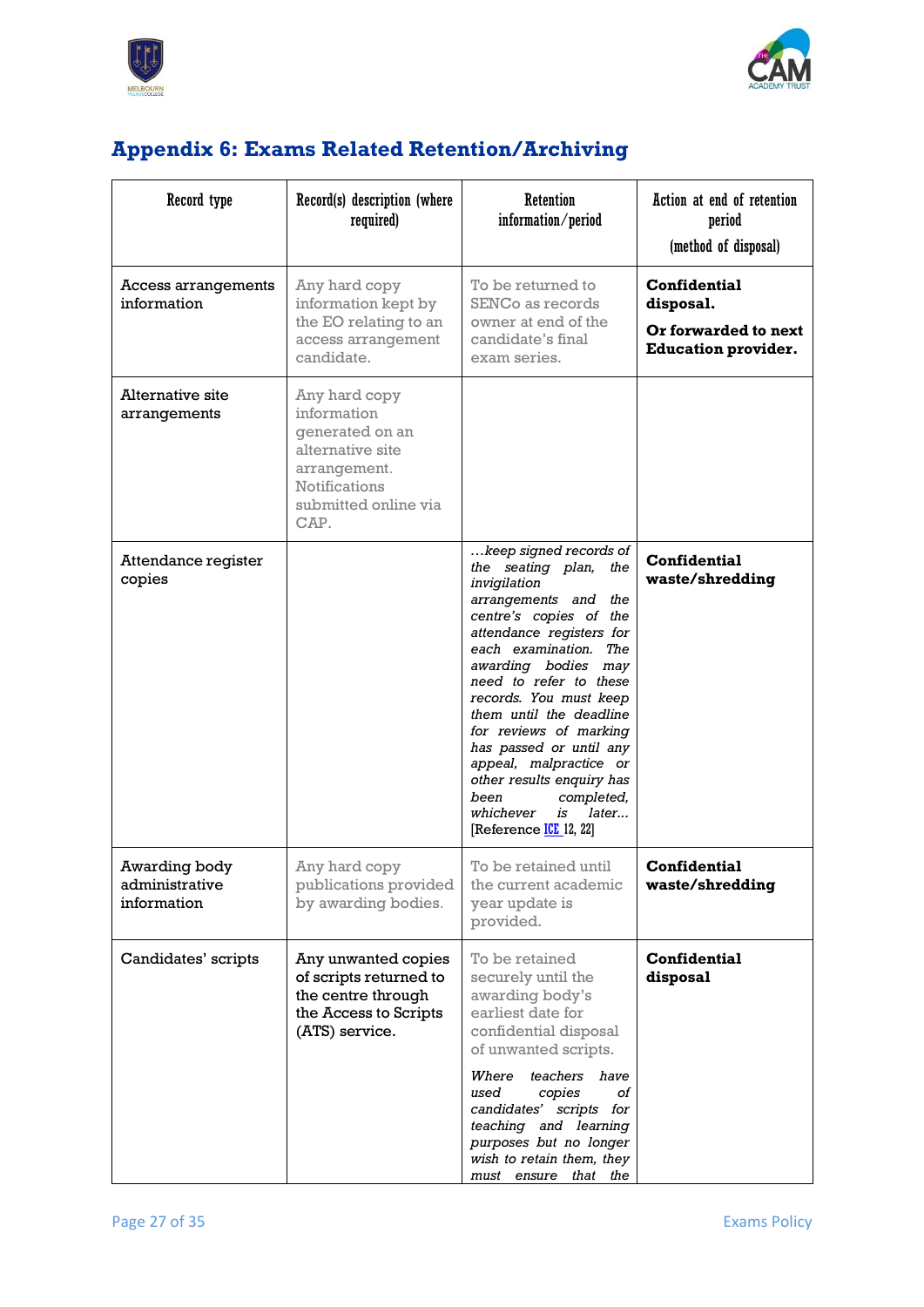



| <b>VILLAGE COLLEGE</b>                |                                                                                                                                 |                                                                                                                                                                                                                                                                                                                                                                                                                                                                                                                                                                                                                                                                                                                                                                                                                                                                                                                                                        |                                               |
|---------------------------------------|---------------------------------------------------------------------------------------------------------------------------------|--------------------------------------------------------------------------------------------------------------------------------------------------------------------------------------------------------------------------------------------------------------------------------------------------------------------------------------------------------------------------------------------------------------------------------------------------------------------------------------------------------------------------------------------------------------------------------------------------------------------------------------------------------------------------------------------------------------------------------------------------------------------------------------------------------------------------------------------------------------------------------------------------------------------------------------------------------|-----------------------------------------------|
|                                       |                                                                                                                                 | scripts are disposed of in<br>a confidential manner.<br>[Reference PRS 6]<br>ensure that when<br>scripts that have been<br>returned under access to<br>scripts arrangements are<br>no longer required, they<br>are disposed of in a<br>confidential manner, but<br>no earlier than the dates<br>specified<br>by<br>the<br>awarding bodies<br>[Reference <b>GR 3]</b>                                                                                                                                                                                                                                                                                                                                                                                                                                                                                                                                                                                   |                                               |
| Candidates' work                      | Non-examination<br>assessment work<br>returned to the centre<br>by the awarding body<br>at the end of the<br>moderation period. | To be logged on<br>return to the centre<br>and immediately<br>returned to subject<br>staff as records<br>owner.<br>To be stored safely<br>and securely along<br>with work that did not<br>form part of the<br>moderation sample<br>(including materials<br>stored electronically)<br>store safely and<br>securely all non-<br>examination<br>assessments, including<br>controlled assessments,<br>coursework or portfolios,<br>retained in, or returned<br>to, the centre until the<br>deadline for a review of<br>moderation has passed<br>or until a review of<br>moderation, an appeal<br>or a malpractice<br>investigation has been<br>completed, whichever is<br>later. This includes<br>materials stored<br>electronically. See<br>paragraph 4.8 of the JCQ<br>publication Instructions<br>for conducting non -<br>examination assessments<br>https://www.jcq.org.uk/<br>exams-office/non-<br>examination-assessments<br>[Reference <b>GR</b> 3] | Returned to<br>candidates or safe<br>disposal |
| Centre consortium<br>arrangements for | Any hard copy<br>information                                                                                                    |                                                                                                                                                                                                                                                                                                                                                                                                                                                                                                                                                                                                                                                                                                                                                                                                                                                                                                                                                        |                                               |
| centre assessed work                  | generated or relating<br>to consortium<br>arrangements for<br>centre assessed                                                   |                                                                                                                                                                                                                                                                                                                                                                                                                                                                                                                                                                                                                                                                                                                                                                                                                                                                                                                                                        |                                               |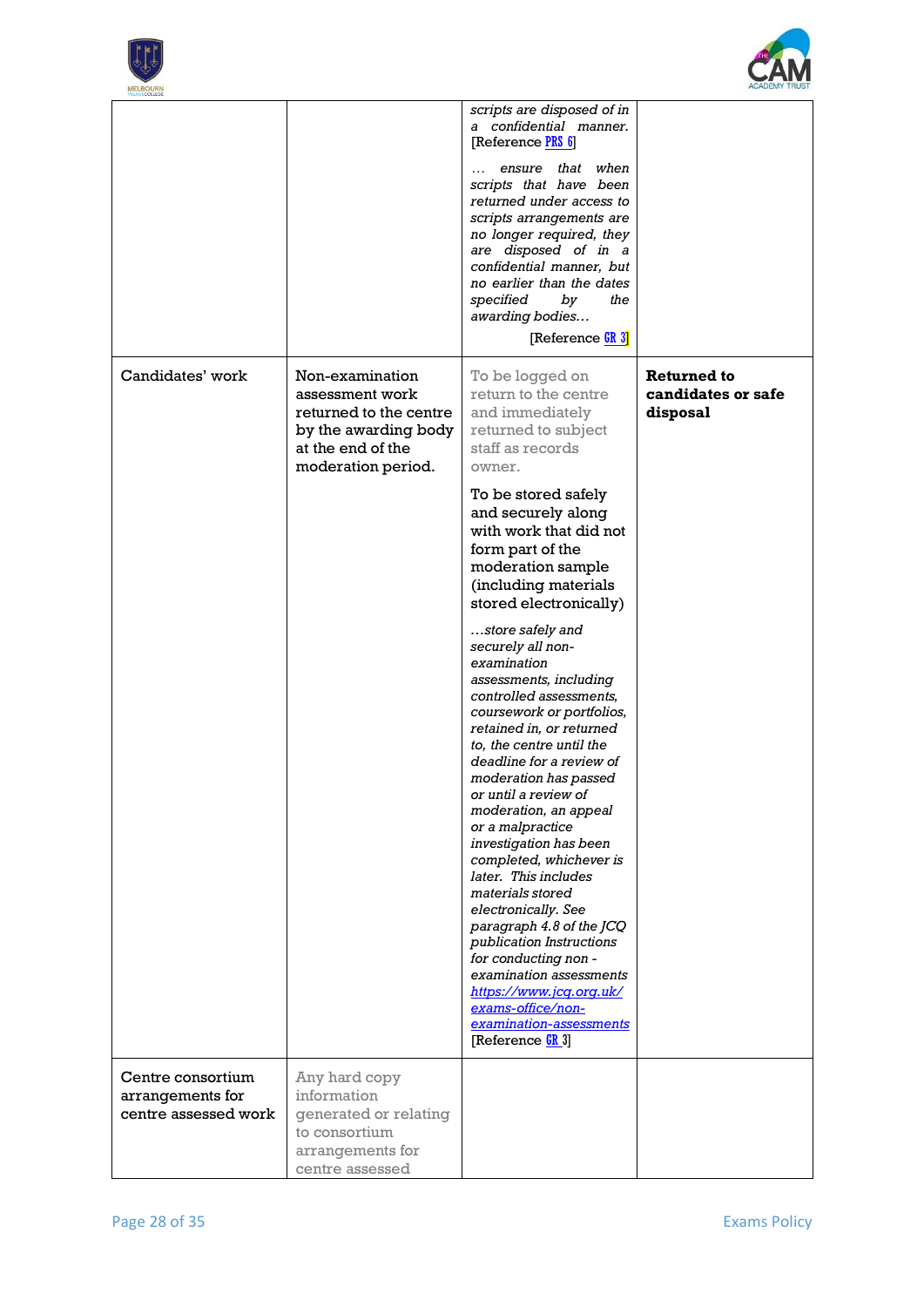



|                                           | work. Applications<br>submitted online via<br>CAP.                    |                                                                                                                                                                                                                                                                                                                                                                                                                                                                                                                                                                                                                                                                                                                                                                                                                                                                                                                                                                                                                                                                                                                                                                                |                                                           |
|-------------------------------------------|-----------------------------------------------------------------------|--------------------------------------------------------------------------------------------------------------------------------------------------------------------------------------------------------------------------------------------------------------------------------------------------------------------------------------------------------------------------------------------------------------------------------------------------------------------------------------------------------------------------------------------------------------------------------------------------------------------------------------------------------------------------------------------------------------------------------------------------------------------------------------------------------------------------------------------------------------------------------------------------------------------------------------------------------------------------------------------------------------------------------------------------------------------------------------------------------------------------------------------------------------------------------|-----------------------------------------------------------|
| Certificates                              | Candidate certificates<br>issued by awarding<br>bodies.               | retain all unclaimed<br>certificates under secure<br>conditions for a minimum<br>of 12 months from the<br>date of issue<br>[Reference <mark>GR</mark> _5]                                                                                                                                                                                                                                                                                                                                                                                                                                                                                                                                                                                                                                                                                                                                                                                                                                                                                                                                                                                                                      | <b>Confidential</b><br>destruction after 3<br>years       |
| Certificate<br>destruction<br>information | A record of<br>unclaimed certificates<br>that have been<br>destroyed. | destroy any unclaimed<br>certificates<br>after<br>retaining them for a<br>minimum of 12 months.<br>They must be destroyed<br>in a confidential manner.<br>Centres that do not have a<br>of destroying<br>means<br>certificates confidentially<br>may return them to the<br>respective awarding<br>body. A<br>record<br>οf<br>certificates<br>that have<br>been destroyed should<br>be retained for four years<br>from<br>their<br>date<br>οf<br>destruction.<br>However.<br>candidates should be<br>informed that<br>some<br>awarding bodies do not<br>offer a<br>replacement<br>service.<br>certificate<br>In<br>such circumstances the<br>awarding body will issue<br>a Certifying Statement of<br>Results…<br>(Where<br>an<br>awarding body issues a<br>replacement certificate,<br>or a Certifying Statement<br>Results.<br>this<br>will<br>of<br>provide an accurate and<br>complete<br>record<br>οf<br>results<br>for<br>all<br>qualifications covered by<br>the original certificate<br>return any certificates<br>requested<br>bv<br>the<br>awarding<br>bodies.<br>Certificates remain the<br>property of the awarding<br>bodies at all times.<br>$[Reference$ $6R$ 5] | <b>Confidential</b><br>destruction                        |
| Certificate issue<br>information          | A record of<br>certificates that have<br>been issued.                 | distribute certificates<br>to all candidates without<br>delay and regardless of<br>any disputes (such as<br>non-payment of fees).<br>Certificates must not be<br>withheld without prior<br>permission<br>from<br>an<br>awarding body which will<br>only be given in very<br>exceptional                                                                                                                                                                                                                                                                                                                                                                                                                                                                                                                                                                                                                                                                                                                                                                                                                                                                                        | Confidential<br>destruction. 3 years<br>after issue date. |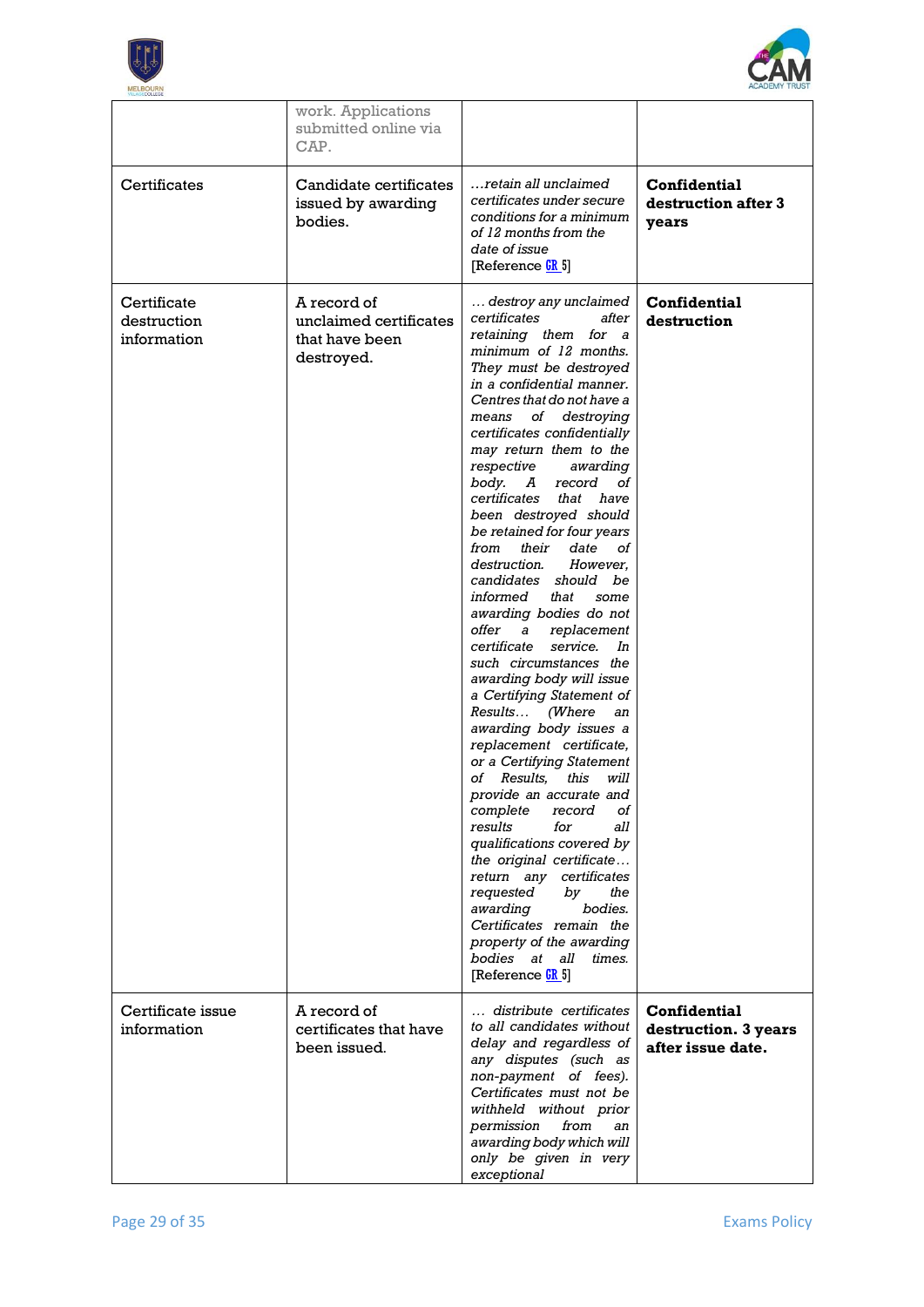



| <b>VILLAGECOLLEGE</b>                                                                |                                                                                                                                                                                                                                                                                                                                                                                                |                                                                                                                                                                                                                                                                                                                                                                                                                                                    |                                    |
|--------------------------------------------------------------------------------------|------------------------------------------------------------------------------------------------------------------------------------------------------------------------------------------------------------------------------------------------------------------------------------------------------------------------------------------------------------------------------------------------|----------------------------------------------------------------------------------------------------------------------------------------------------------------------------------------------------------------------------------------------------------------------------------------------------------------------------------------------------------------------------------------------------------------------------------------------------|------------------------------------|
|                                                                                      |                                                                                                                                                                                                                                                                                                                                                                                                | circumstances. A record<br>should be kept of the<br>certificates<br>that<br>are<br>issued<br>[Reference <b>GR</b> 5]                                                                                                                                                                                                                                                                                                                               |                                    |
| Confidential<br>materials: initial point<br>of delivery logs                         | Logs recording<br>awarding body<br>confidential exam<br>materials received by<br>an authorised<br>member of staff at the<br>initial point of<br>delivery and the<br>secure movement of<br>packages by an<br>authorised member<br>of staff to the secure<br>room for transferal to<br>the centre's secure<br>storage facility.                                                                  | keep signed records of<br>the seating plan, the<br>invigilation<br>arrangements and the<br>centre's copies of the<br>attendance registers for<br>each examination. The<br>awarding bodies may<br>need to refer to these<br>records. You must keep<br>them until the deadline<br>for reviews of marking<br>has passed or until any<br>appeal, malpractice or<br>other results enquiry has<br>been completed,<br>whichever is later                  | <b>Confidential</b><br>destruction |
| Confidential<br>materials: receipt,<br>secure movement<br>and secure storage<br>logs | Logs recording<br>confidential exam<br>materials received<br>(including encrypted<br>materials received<br>via email or<br>downloaded from an<br>awarding body's<br>secure extranet site),<br>checked and placed<br>in the secure storage<br>facility by the exams<br>officer (or other<br>authorised member<br>of centre staff)<br>throughout the period<br>the materials are<br>confidential | keep signed records of<br>the seating plan, the<br>invigilation<br>arrangements and the<br>centre's copies of the<br>attendance registers for<br>each examination. The<br>awarding bodies may<br>need to refer to these<br>records. You must keep<br>them until the deadline<br>for reviews of marking<br>has passed or until any<br>appeal, malpractice or<br>other results enquiry has<br>been completed,<br>whichever is later                  | <b>Confidential</b><br>destruction |
| Conflicts of Interest<br>records                                                     | Records<br>demonstrating the<br>management of<br><b>Conflicts of Interest</b>                                                                                                                                                                                                                                                                                                                  | The records may be<br>inspected by a JCQ<br>Centre Inspector and/or<br>awarding body<br>staff.<br>They might be requested<br>in the event of concerns<br>being reported to an<br>awarding body.<br>The<br>records must be retained<br>until the deadline for<br>reviews of marking has<br>passed or until any<br>appeal, malpractice or<br>other results enquiry has<br>been<br>completed,<br>whichever<br>is<br>later.<br>[Reference <b>GR</b> 5] | Confidential<br>destruction        |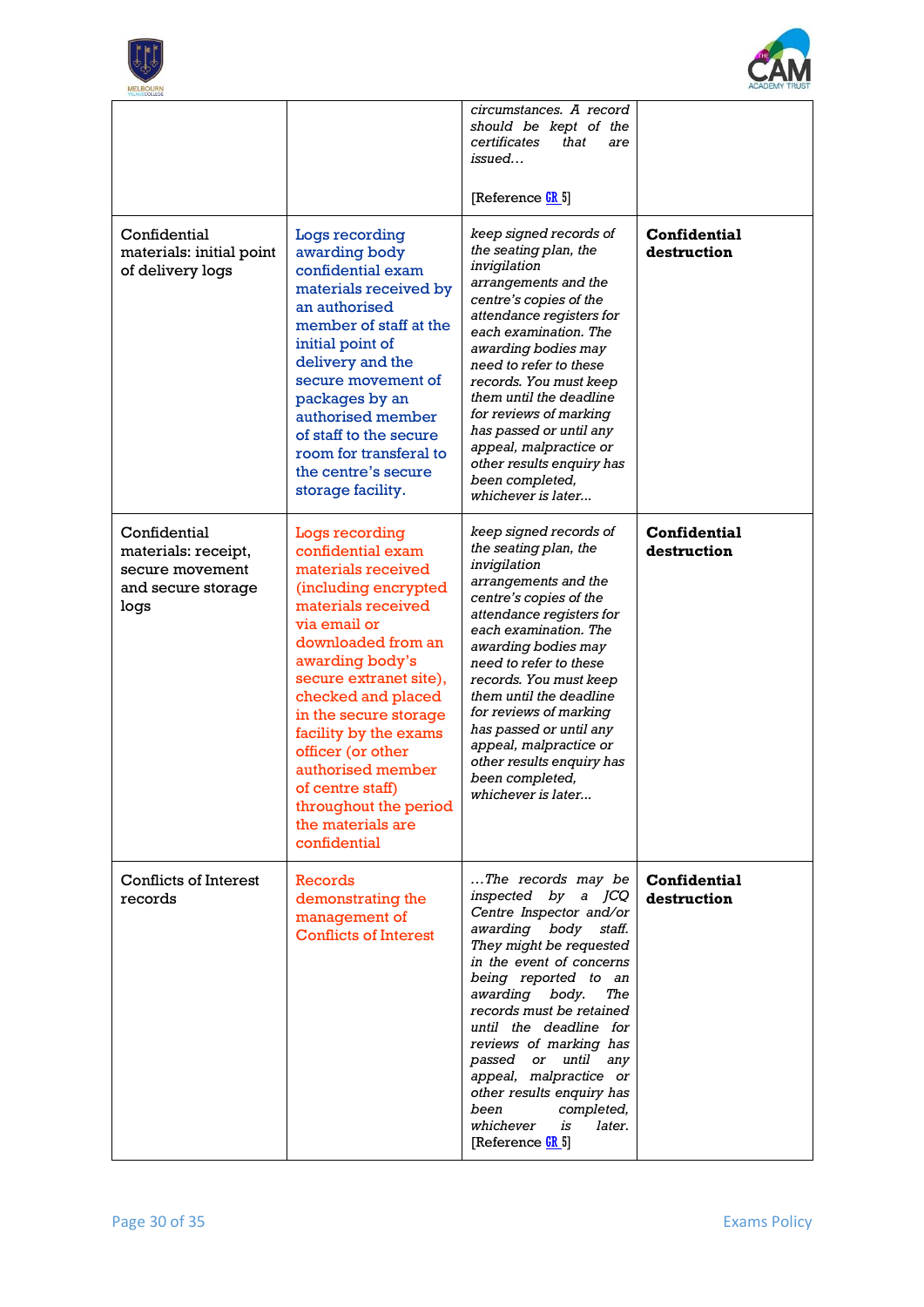



| Dispatch logs              | Proof of dispatch of<br>exam script packages<br>to awarding body<br>examiners covered<br>by the <b>DfE</b> (Standards<br>& Testing Agency)<br><b>yellow label service</b> | keep signed records of<br>the seating plan, the<br>invigilation<br>arrangements and the<br>centre's copies of the<br>attendance registers for<br>each examination. The<br>awarding bodies may<br>need to refer to these<br>records. You must keep<br>them until the deadline<br>for reviews of marking<br>has passed or until any<br>appeal, malpractice or<br>other results enquiry has<br>been completed,<br>whichever is later                                                                                                                  | Confidential<br>destruction                                                              |
|----------------------------|---------------------------------------------------------------------------------------------------------------------------------------------------------------------------|----------------------------------------------------------------------------------------------------------------------------------------------------------------------------------------------------------------------------------------------------------------------------------------------------------------------------------------------------------------------------------------------------------------------------------------------------------------------------------------------------------------------------------------------------|------------------------------------------------------------------------------------------|
| Entry information          | Any hard copy<br>information relating<br>to candidates' entries.                                                                                                          | Kept until review of<br>marking deadline has<br>passed.                                                                                                                                                                                                                                                                                                                                                                                                                                                                                            | <b>Confidential</b><br>destruction                                                       |
| Exam question<br>papers    | Question papers for<br>timetabled written<br>exams.                                                                                                                       | For confidentiality<br>purposes question<br>papers must not be<br>released to centre<br>personnel for use in<br>accordance with the<br>above licence until after<br>the awarding body's<br>published finishing time<br>for the examination or, in<br>the case of a timetable<br>variation, until all<br>candidates within the<br>centre have completed<br>the examination. This<br>does not restrict access<br>to question papers by<br>authorised centre<br>personnel for the<br>purpose of conducting<br>examinations<br>[Reference <b>GR</b> 6] | <b>Issued to subject</b><br>staff no sooner than<br>24 hours after each<br>exam sitting. |
| Exam room incident<br>logs | Logs recording any<br>incidents or<br>irregularities in exam<br>rooms for each exam<br>session.                                                                           | Kept until the deadline<br>for reviews of marking<br>has passed or until any<br>appeal, malpractice or<br>other results enquiry has<br>been completed,<br>whichever is later                                                                                                                                                                                                                                                                                                                                                                       | Confidential<br>destruction                                                              |
| Exam stationery            | Awarding body exam<br>stationery provided<br>solely for the purpose<br>of external exams.                                                                                 | $$ return<br>unused<br>stationery to the secure<br>storage facility or secure<br>room until needed for a<br>future<br>examination.<br>Surplus stationery must<br>not be used for internal<br>school<br>tests.<br>mock<br>examinations and non-<br>examination<br>assessments<br>destroy                                                                                                                                                                                                                                                            | Confidential<br>destruction                                                              |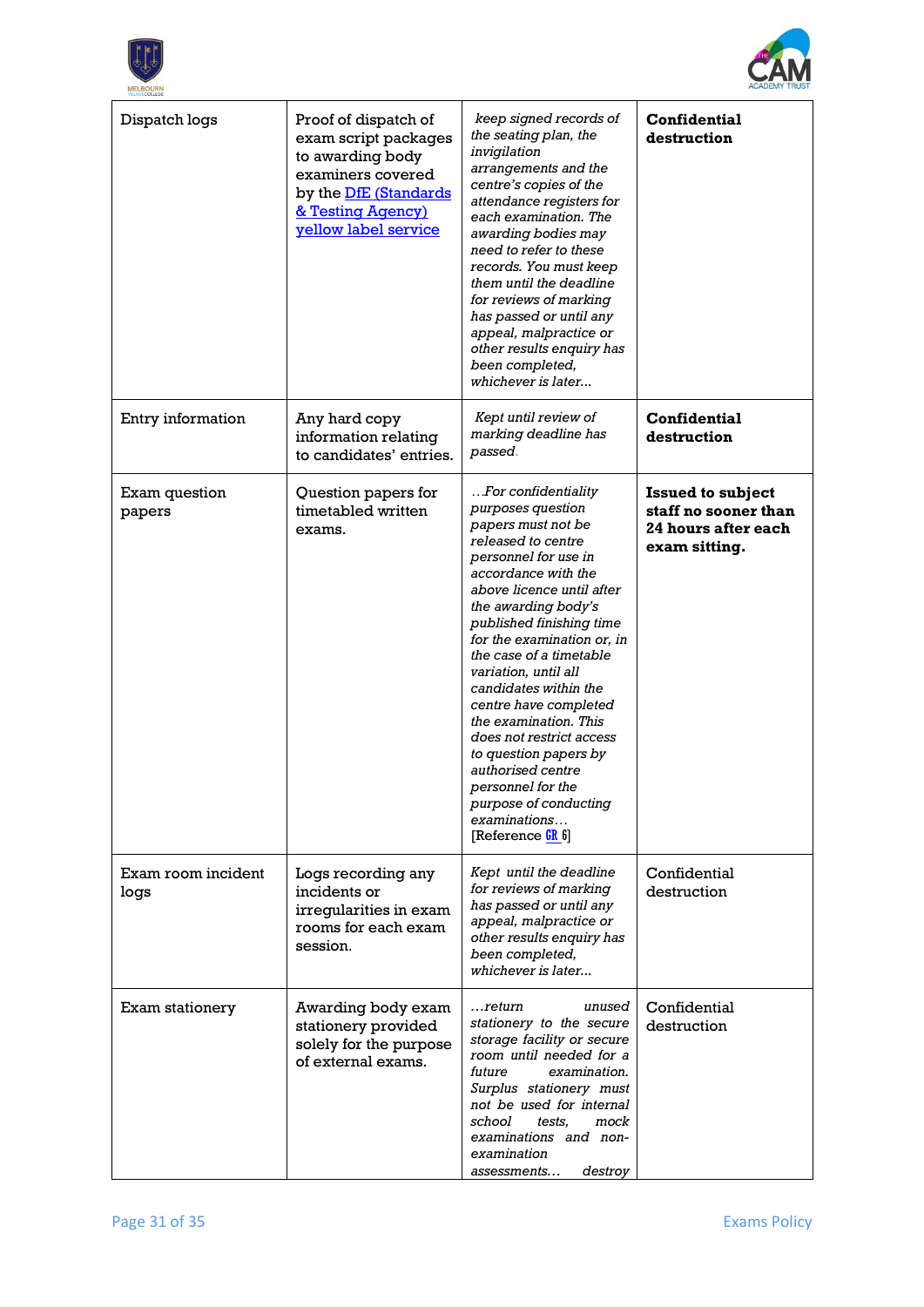



| <b>VILLAGE COLLEGE</b>                             |                                                                                                                                                                       |                                                                                                                                                                                                                                                                                                                                                                                                                                                                                                                                                                                                                                                                                                                                                                   |                                                                                         |
|----------------------------------------------------|-----------------------------------------------------------------------------------------------------------------------------------------------------------------------|-------------------------------------------------------------------------------------------------------------------------------------------------------------------------------------------------------------------------------------------------------------------------------------------------------------------------------------------------------------------------------------------------------------------------------------------------------------------------------------------------------------------------------------------------------------------------------------------------------------------------------------------------------------------------------------------------------------------------------------------------------------------|-----------------------------------------------------------------------------------------|
|                                                    |                                                                                                                                                                       | confidentially any out-of-<br>date<br>stationery.<br>[Reference <b>ICE</b> _30]                                                                                                                                                                                                                                                                                                                                                                                                                                                                                                                                                                                                                                                                                   |                                                                                         |
| Finance information                                | Copy invoices for<br>exams-related fees.                                                                                                                              | Kept by Finance<br>department as<br>records owner at the<br>end of the academic<br>year.                                                                                                                                                                                                                                                                                                                                                                                                                                                                                                                                                                                                                                                                          |                                                                                         |
| Invigilator and<br>facilitator training<br>records |                                                                                                                                                                       | A record of the content of<br>the training given to<br>invigilators must be<br>available for inspection<br>and retained on file until<br>the deadline for reviews<br>of marking has passed or<br>until any appeal,<br>malpractice or other<br>results enquiry has been<br>completed, whichever is<br>later.<br>A record of the content of<br>the training given to<br>invigilators and those<br>facilitating an access<br>arrangement for a<br>candidate under<br>examination conditions<br>must be available for<br>inspection and retained<br>on file until the deadline<br>for reviews of marking<br>has passed or until any<br>appeal, malpractice or<br>other results enquiry has<br>been completed,<br>whichever is later.<br>[Reference <b>ICE 12, 13]</b> | Confidential<br>destruction once an<br>Invigilator<br>leaves/resigns from<br><b>MVC</b> |
| <b>Moderation returns</b><br>logs                  | Logs recording the<br>return of candidates'<br>work to the centre by<br>the awarding body at<br>the end of the<br>moderation period                                   | Returned to subject<br>leads.                                                                                                                                                                                                                                                                                                                                                                                                                                                                                                                                                                                                                                                                                                                                     |                                                                                         |
| Overnight<br>supervision<br>information            | <b>JCQ</b> form Timetable<br>variation and<br>confidentiality<br>declaration for<br>overnight supervision<br>for any candidate<br>eligible for these<br>arrangements. | keep all completed<br>forms available in your<br>centre for inspection<br>until the deadline for<br>reviews of marking has<br>passed or until any<br>appeal, malpractice or<br>other results enquiry has<br>been completed,<br>whichever is later. Forms<br>may be stored<br>electronically or in hard<br>copy paper format and<br>must not be sent to an<br>awarding body, unless                                                                                                                                                                                                                                                                                                                                                                                |                                                                                         |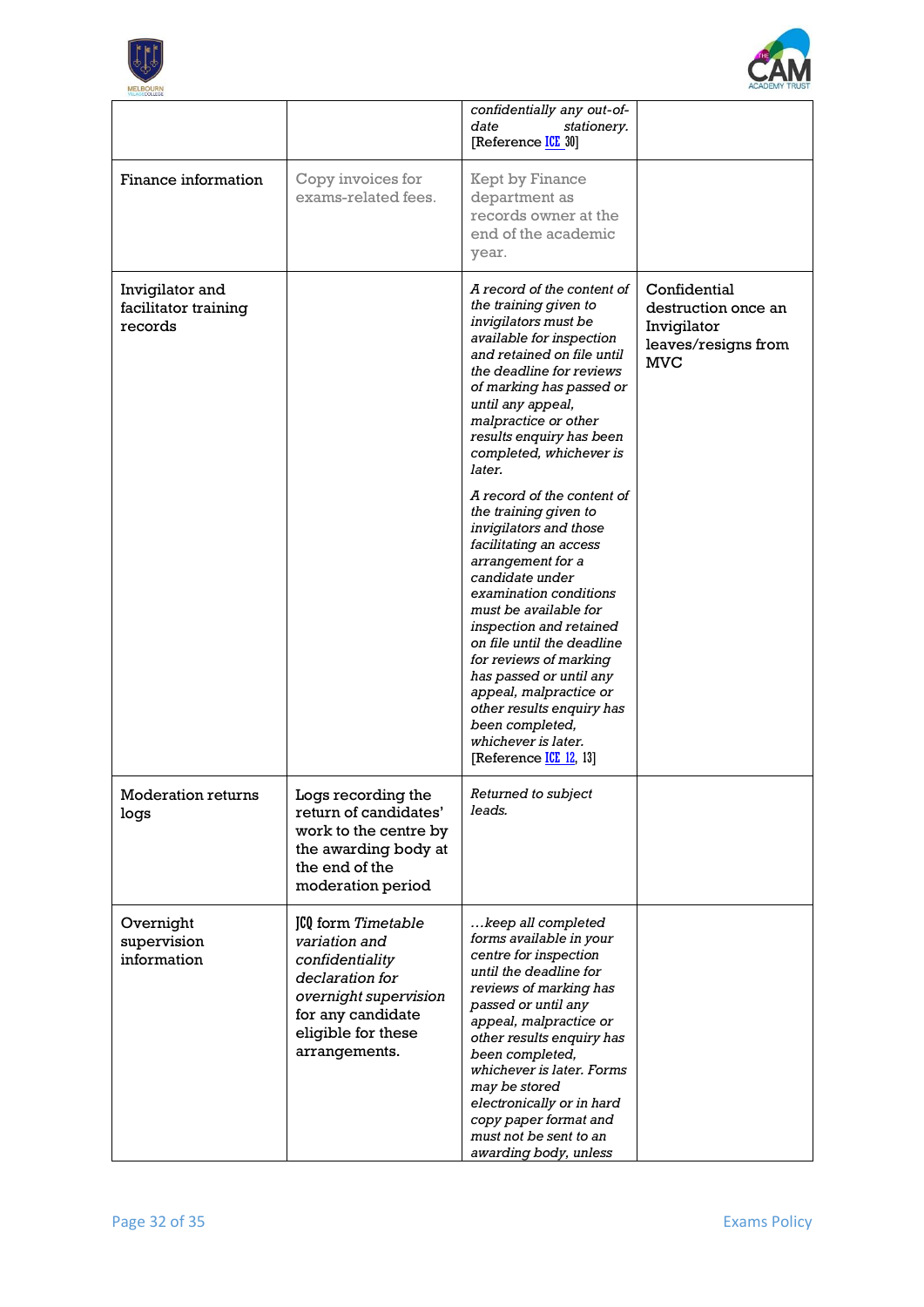



|                                                                               |                                                                                                                                                                                                                       | specifically requested<br>[Reference ICE 8]                                                                                                                                                                                                                                                                  |                                                              |
|-------------------------------------------------------------------------------|-----------------------------------------------------------------------------------------------------------------------------------------------------------------------------------------------------------------------|--------------------------------------------------------------------------------------------------------------------------------------------------------------------------------------------------------------------------------------------------------------------------------------------------------------|--------------------------------------------------------------|
| Post-results services:<br>confirmation of<br>candidate consent<br>information | Hard copy or email<br>record of required<br>candidate consent                                                                                                                                                         | Consent forms or e-mails<br>from candidates must be<br>retained by the centre<br>and kept for at least six<br>months following the<br>outcome of the clerical<br>re-check or review of<br>marking or any<br>subsequent appeal. The<br>awarding bodies reserve<br>the right to inspect such<br>documentation. | Confidential<br>destruction                                  |
|                                                                               |                                                                                                                                                                                                                       | This form should be<br>retained on the centre's<br>files for at least six<br>months following the<br>outcome of the clerical<br>re-check, review of<br>marking or any<br>subsequent appeal.                                                                                                                  |                                                              |
|                                                                               |                                                                                                                                                                                                                       | This form should be<br>retained on the centre's<br>files for at least six<br>months.<br>[Reference PRS 4, appendix<br>A and B]                                                                                                                                                                               |                                                              |
| Post-results services:<br>requests/outcome<br>information                     | Any hard copy<br>information relating<br>to a post-results<br>service request<br>(RoRs, appeals, ATS)<br>submitted to an<br>awarding body for a<br>candidate and<br>outcome information<br>from the awarding<br>body. |                                                                                                                                                                                                                                                                                                              | Confidential<br>destruction                                  |
| Post-results services:<br>tracking logs                                       | Logs tracking to<br>resolution all post-<br>results service<br>requests submitted to<br>awarding bodies.                                                                                                              | <b>Kept on PC tracking</b><br>sheet                                                                                                                                                                                                                                                                          | Confidential<br>destruction                                  |
| Private candidate<br>information                                              | Any hard copy<br>information relating<br>to private candidates'<br>entries.                                                                                                                                           | <b>Stored on MIS</b>                                                                                                                                                                                                                                                                                         |                                                              |
| Proof of postage -<br>candidates' work                                        | Proof of postage of<br>sample of candidates'<br>work submitted to<br>awarding body<br>moderators.<br>(Proof of postage of<br>candidates' scripts to                                                                   | Centres not involved in<br>the secure despatch of<br>exam scripts service<br>must obtain proof of<br>postage/despatch for<br>each packet of scripts,<br>which must be retained<br>on the centre's files until<br>the results are published,                                                                  | <b>All original receipts</b><br>managed by<br><b>Finance</b> |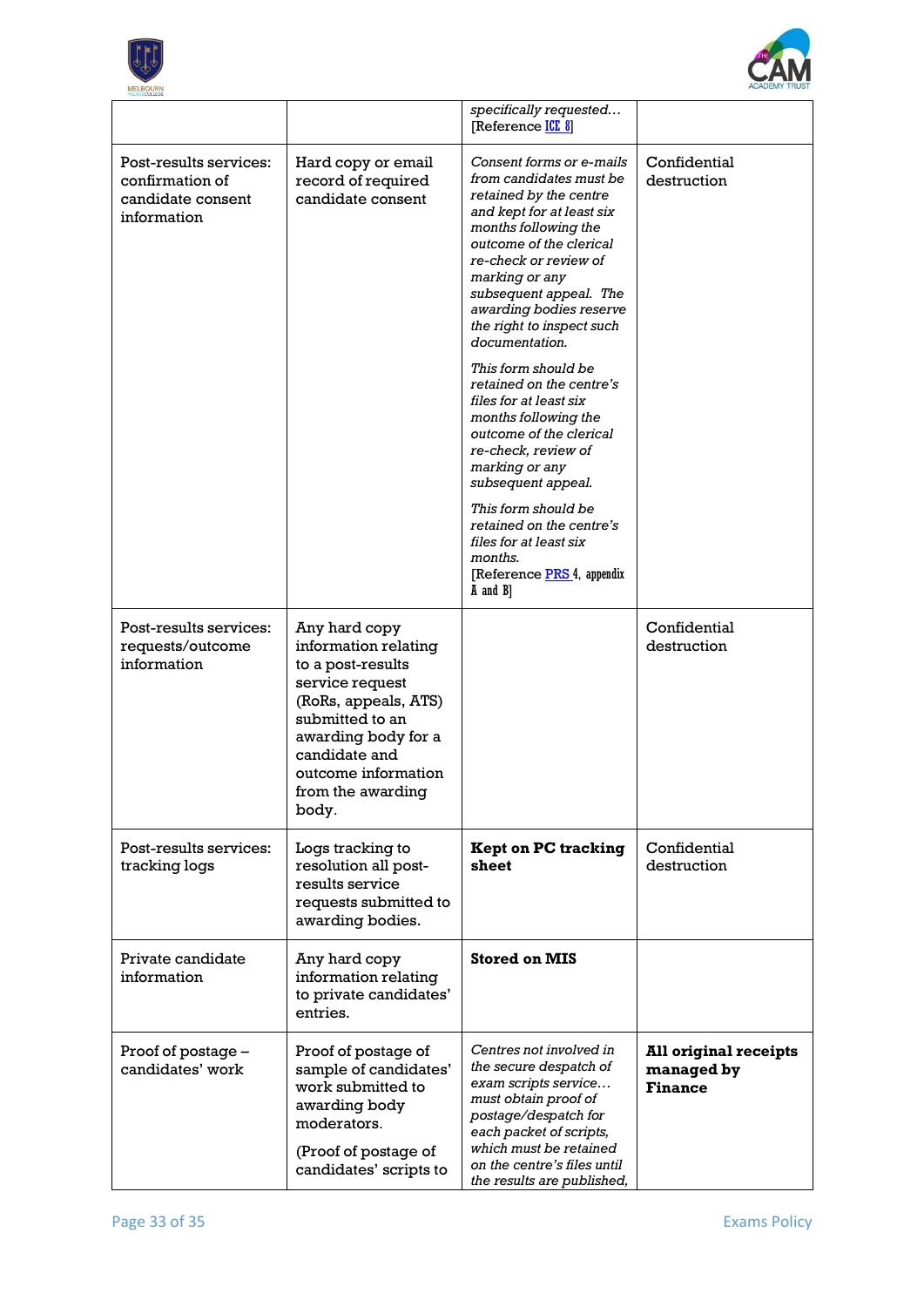



| VILLAGECOLLEGE                       |                                                                                                                                                                   |                                                                                                                                                                                                                                                                                                                                                                                                                                                                                                             |                             |
|--------------------------------------|-------------------------------------------------------------------------------------------------------------------------------------------------------------------|-------------------------------------------------------------------------------------------------------------------------------------------------------------------------------------------------------------------------------------------------------------------------------------------------------------------------------------------------------------------------------------------------------------------------------------------------------------------------------------------------------------|-----------------------------|
|                                      | awarding body<br>examiners/markers)                                                                                                                               | in case of loss or<br>damage. (Proof of<br>postage will provide<br>evidence that the<br>candidates' scripts have<br>left the centre. This is<br>taken to indicate that the<br>scripts were written at<br>the appointed time and<br>that, should the scripts<br>not be received by the<br>awarding<br>body/examiner, then<br>special consideration<br>may be possible.)<br>[Reference ICE 29]<br>Exams Officer to be<br>responsible for all<br>posting of Moderation<br>samples.                             |                             |
| Results information                  | <b>Broadsheets of results</b><br>summarising<br>candidate final<br>grades by subject by<br>exam series.                                                           | Records for current<br>year plus previous 6<br>years to be retained<br>as a minimum.                                                                                                                                                                                                                                                                                                                                                                                                                        | <b>Kept on MIS</b>          |
| Seating plans                        | Plans showing the<br>seating arrangements<br>of all candidates for<br>every exam taken.                                                                           | keep signed records of<br>the seating plan,<br>the<br>invigilation<br>arrangements and the<br>centre's copies of the<br>attendance registers for<br>each examination. The<br>awarding bodies may<br>need to refer to these<br>records. You must keep<br>them until the deadline<br>for reviews of marking<br>has passed or until any<br>appeal, malpractice or<br>other results enquiry has<br>been<br>completed,<br>whichever<br>later.<br>is<br>[Reference ICE 12]                                        | Confidential<br>destruction |
| Special consideration<br>information | Any hard copy<br>information relating<br>to a special<br>consideration request<br>and supporting<br>evidence submitted<br>to an awarding body<br>for a candidate. | Where a candidate is<br>but<br>present<br>disadvantaged<br>for<br>a<br>timetabled<br>written<br>examination a proportion<br>of cases will be sampled<br>by an awarding body for<br>quality<br>assurance<br>purposes. A centre may<br>be asked by an awarding<br>body to provide signed<br>evidence, produced by a<br>member of the senior<br>leadership<br>team,<br>in<br>support of an application.<br>The centre must retain<br>evidence supporting an<br>on-line<br>special<br>consideration application | Confidential<br>destruction |